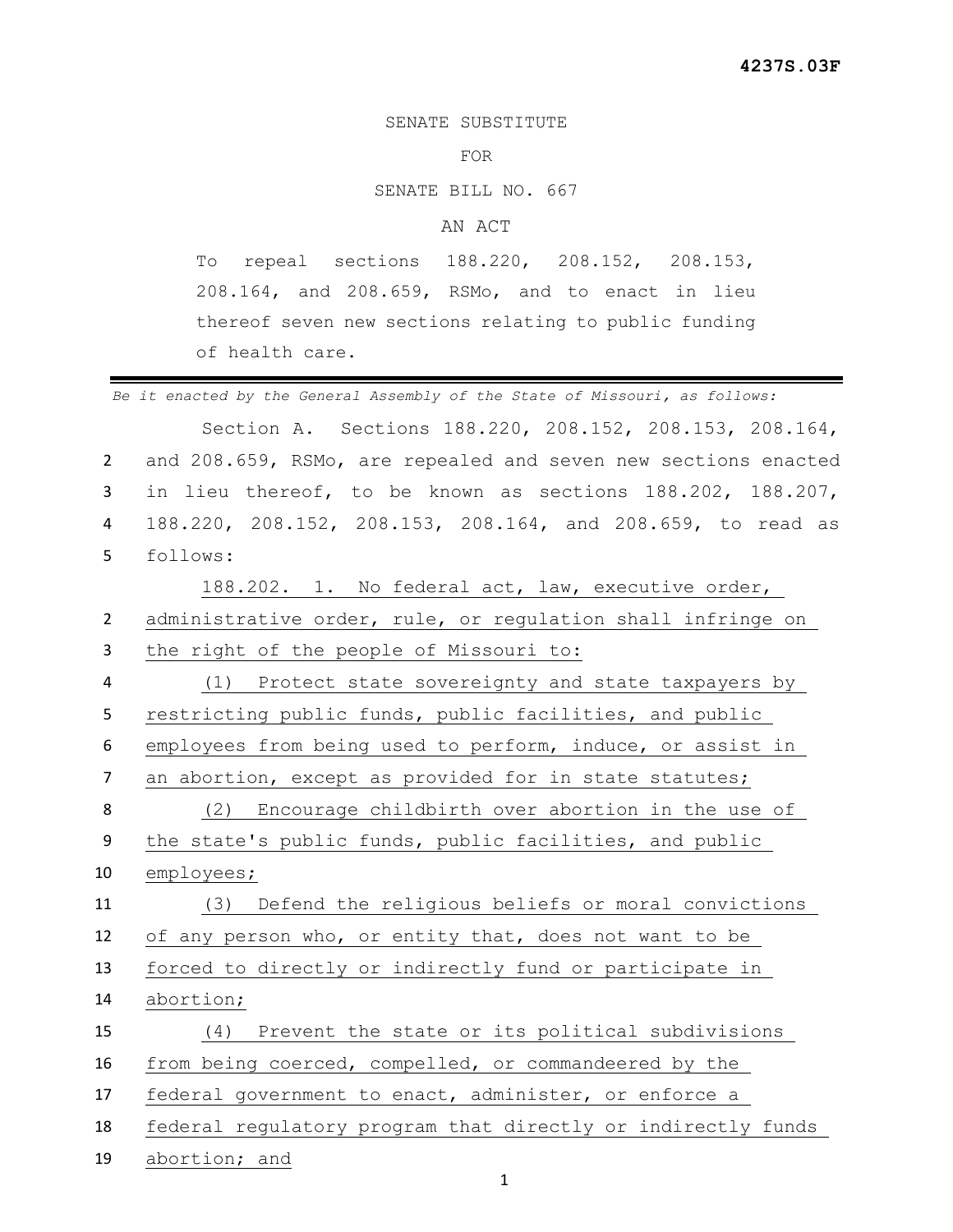(5) Prohibit the federal government from commanding or conscripting public officials of the state or its political subdivisions to enforce a federal regulatory program that directly or indirectly funds abortion. 2. In any action to enforce the provisions of sections 188.200 to 188.215 by a taxpayer under the provisions of section 188.220, a court of competent jurisdiction may order

injunctive or other equitable relief, recovery of damages or

other legal remedies, or both, as well as payment of

reasonable attorney's fees, costs, and expenses of the

taxpayer. The relief and remedies set forth shall not be

deemed exclusive and shall be in addition to any other

relief or remedies permitted by law.

 3. In addition to a cause of action brought by a taxpayer under section 188.220, the attorney general is authorized to bring a cause of action to enforce the provisions of sections 188.200 to 188.215.

 188.207. It shall be unlawful for any public funds to 2 be expended to any abortion facility, or to any affiliate or associate of such abortion facility.

 188.220. Any taxpayer of this state or its political subdivisions shall have standing to bring **[**suit in a circuit court of proper venue**]** a cause of action in any court or administrative agency of competent jurisdiction to enforce the provisions of sections 188.200 to 188.215.

208.152. 1. MO HealthNet payments shall be made on behalf of those eligible needy persons as described in section 208.151 who are unable to provide for it in whole or in part, with any payments to be made on the basis of the reasonable cost of the care or reasonable charge for the services as defined and determined by the MO HealthNet division, unless otherwise hereinafter provided, for the following: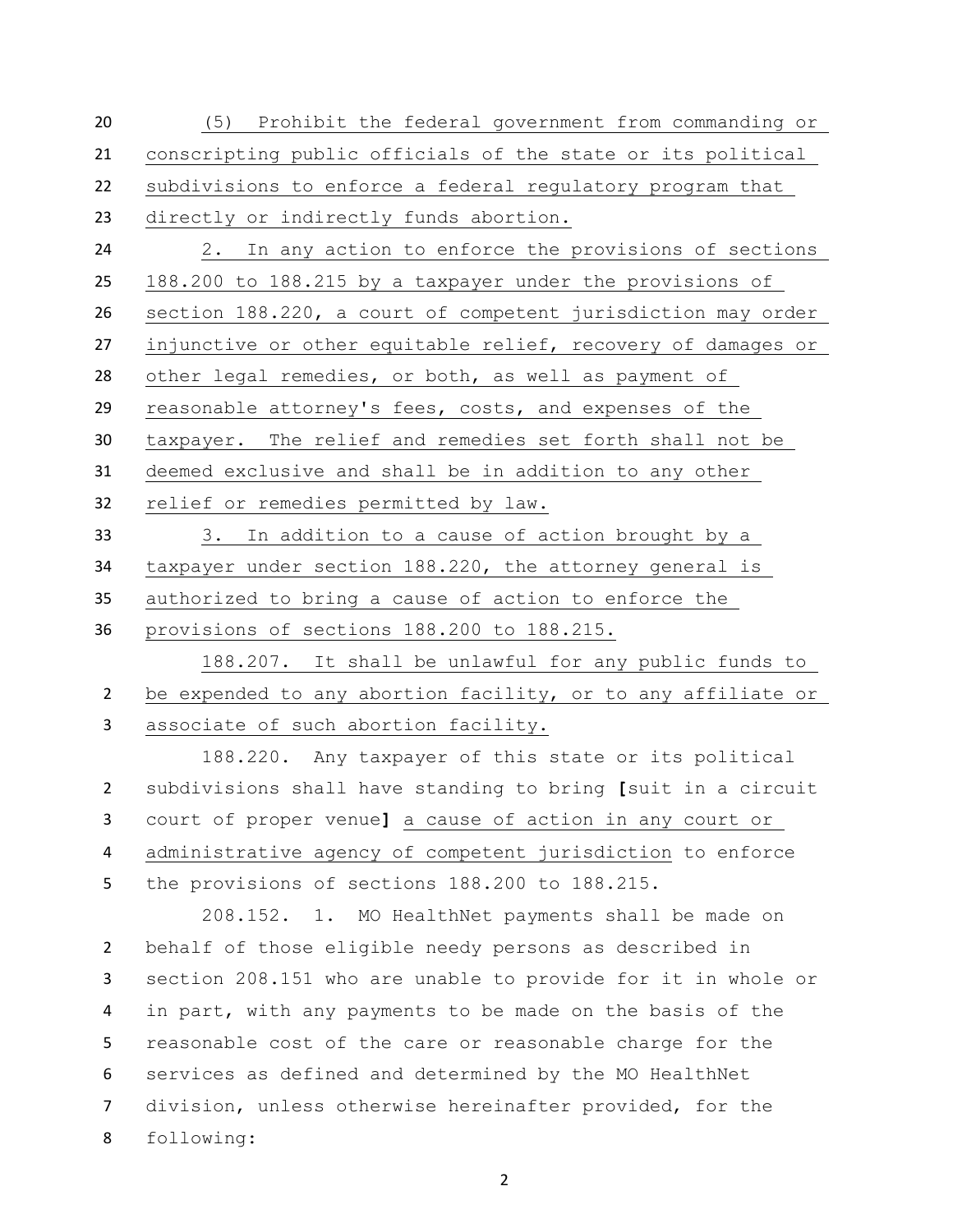(1) Inpatient hospital services, except to persons in an institution for mental diseases who are under the age of sixty-five years and over the age of twenty-one years; provided that the MO HealthNet division shall provide through rule and regulation an exception process for coverage of inpatient costs in those cases requiring treatment beyond the seventy-fifth percentile professional activities study (PAS) or the MO HealthNet children's diagnosis length-of-stay schedule; and provided further that the MO HealthNet division shall take into account through its payment system for hospital services the situation of hospitals which serve a disproportionate number of low-income patients;

 (2) All outpatient hospital services, payments therefor to be in amounts which represent no more than eighty percent of the lesser of reasonable costs or customary charges for such services, determined in accordance with the principles set forth in Title XVIII A and B, Public Law 89-97, 1965 amendments to the federal Social Security Act (42 U.S.C. Section 301, et seq.), but the MO HealthNet division may evaluate outpatient hospital services rendered under this section and deny payment for services which are determined by the MO HealthNet division not to be medically necessary, in accordance with federal law and regulations;

## (3) Laboratory and X-ray services;

 (4) Nursing home services for participants, except to persons with more than five hundred thousand dollars equity in their home or except for persons in an institution for mental diseases who are under the age of sixty-five years, when residing in a hospital licensed by the department of health and senior services or a nursing home licensed by the department of health and senior services or appropriate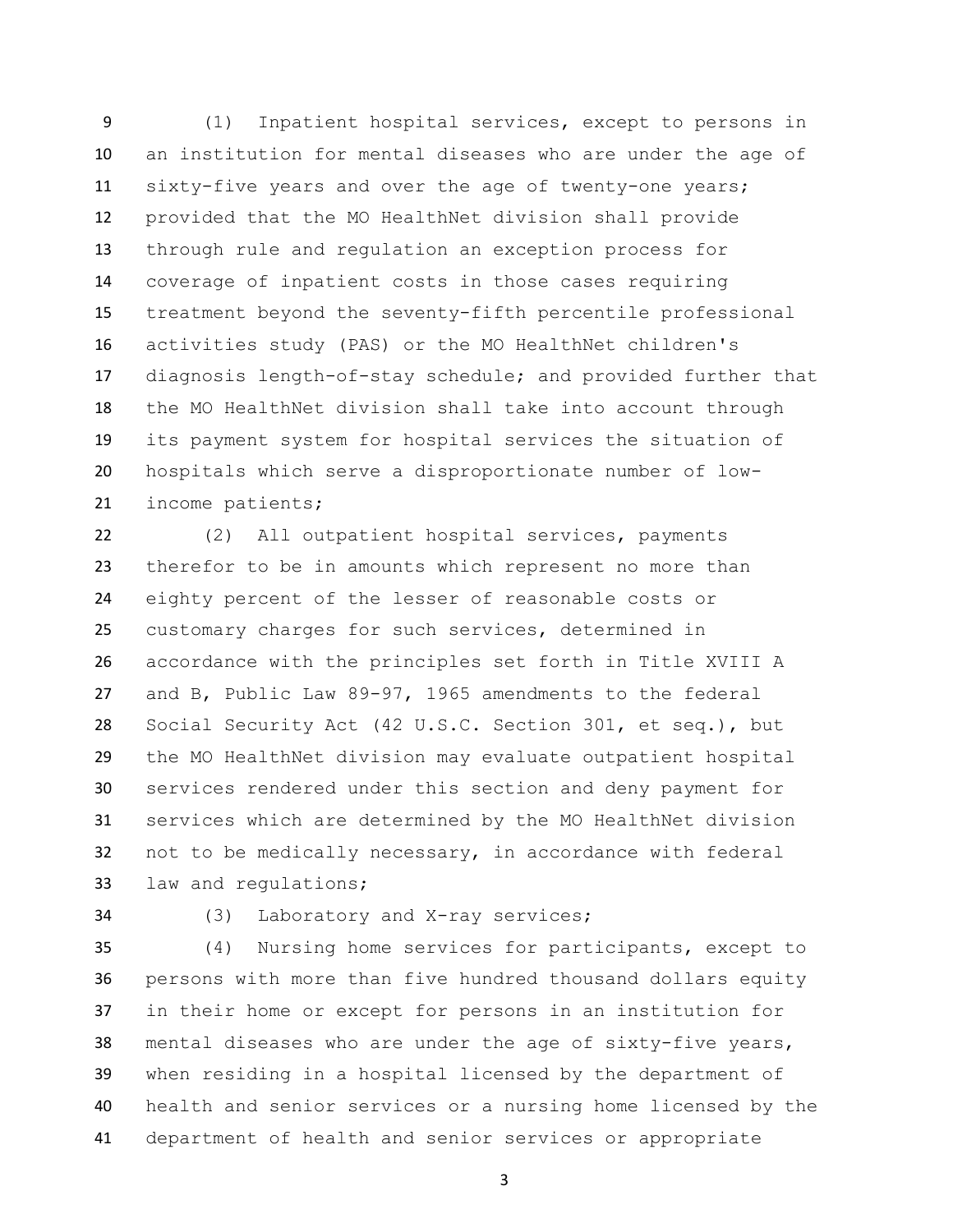licensing authority of other states or government-owned and - operated institutions which are determined to conform to standards equivalent to licensing requirements in Title XIX of the federal Social Security Act (42 U.S.C. Section 301, et seq.), as amended, for nursing facilities. The MO HealthNet division may recognize through its payment methodology for nursing facilities those nursing facilities which serve a high volume of MO HealthNet patients. The MO HealthNet division when determining the amount of the benefit payments to be made on behalf of persons under the age of twenty-one in a nursing facility may consider nursing facilities furnishing care to persons under the age of twenty-one as a classification separate from other nursing facilities;

 (5) Nursing home costs for participants receiving benefit payments under subdivision (4) of this subsection for those days, which shall not exceed twelve per any period of six consecutive months, during which the participant is on a temporary leave of absence from the hospital or nursing home, provided that no such participant shall be allowed a temporary leave of absence unless it is specifically provided for in his or her plan of care. As used in this subdivision, the term "temporary leave of absence" shall include all periods of time during which a participant is away from the hospital or nursing home overnight because he or she is visiting a friend or relative;

 (6) Physicians' services, whether furnished in the office, home, hospital, nursing home, or elsewhere; provided, that no funds shall be expended to any abortion facility, as defined in section 188.015, or to any affiliate 72 or associate of such abortion facility;

 (7) Subject to appropriation, up to twenty visits per year for services limited to examinations, diagnoses,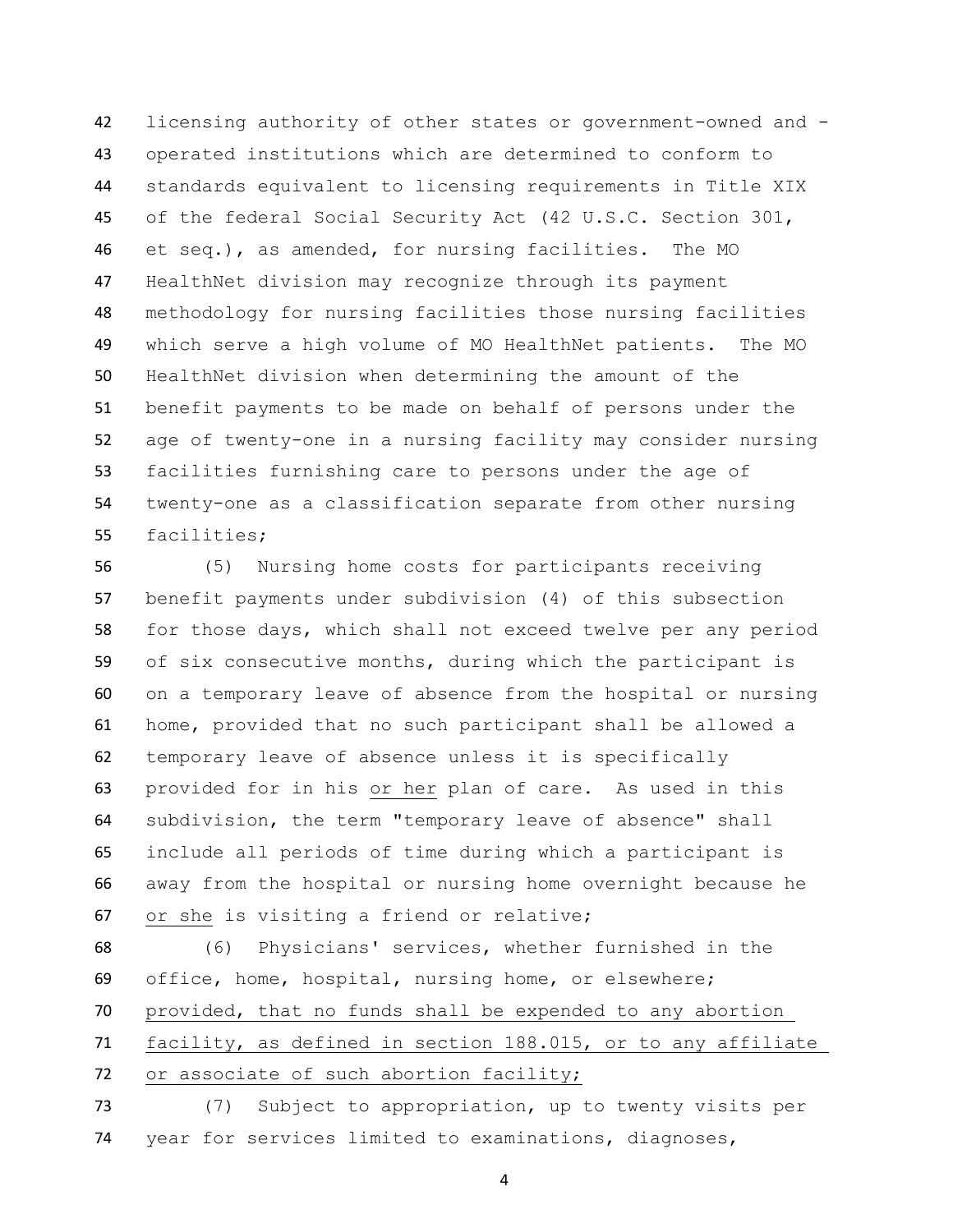adjustments, and manipulations and treatments of malpositioned articulations and structures of the body provided by licensed chiropractic physicians practicing within their scope of practice. Nothing in this subdivision shall be interpreted to otherwise expand MO HealthNet services;

 (8) Drugs and medicines when prescribed by a licensed physician, dentist, podiatrist, or an advanced practice registered nurse; except that no payment for drugs and medicines prescribed on and after January 1, 2006, by a licensed physician, dentist, podiatrist, or an advanced practice registered nurse may be made on behalf of any person who qualifies for prescription drug coverage under 88 the provisions of P.L. 108-173;

 (9) Emergency ambulance services and, effective January 1, 1990, medically necessary transportation to scheduled, physician-prescribed nonelective treatments;

 (10) Early and periodic screening and diagnosis of individuals who are under the age of twenty-one to ascertain their physical or mental defects, and health care, treatment, and other measures to correct or ameliorate defects and chronic conditions discovered thereby. Such services shall be provided in accordance with the provisions of Section 6403 of P.L. 101-239 and federal regulations promulgated thereunder;

100 (11) Home health care services;

 (12) Family planning as defined by federal rules and regulations; provided, that no funds shall be expended to any abortion facility, as defined in section 188.015, or to any affiliate or associate of such abortion facility; and further provided, however, that such family planning services shall not include abortions or any abortifacient drug or device that is used for the purpose of inducing an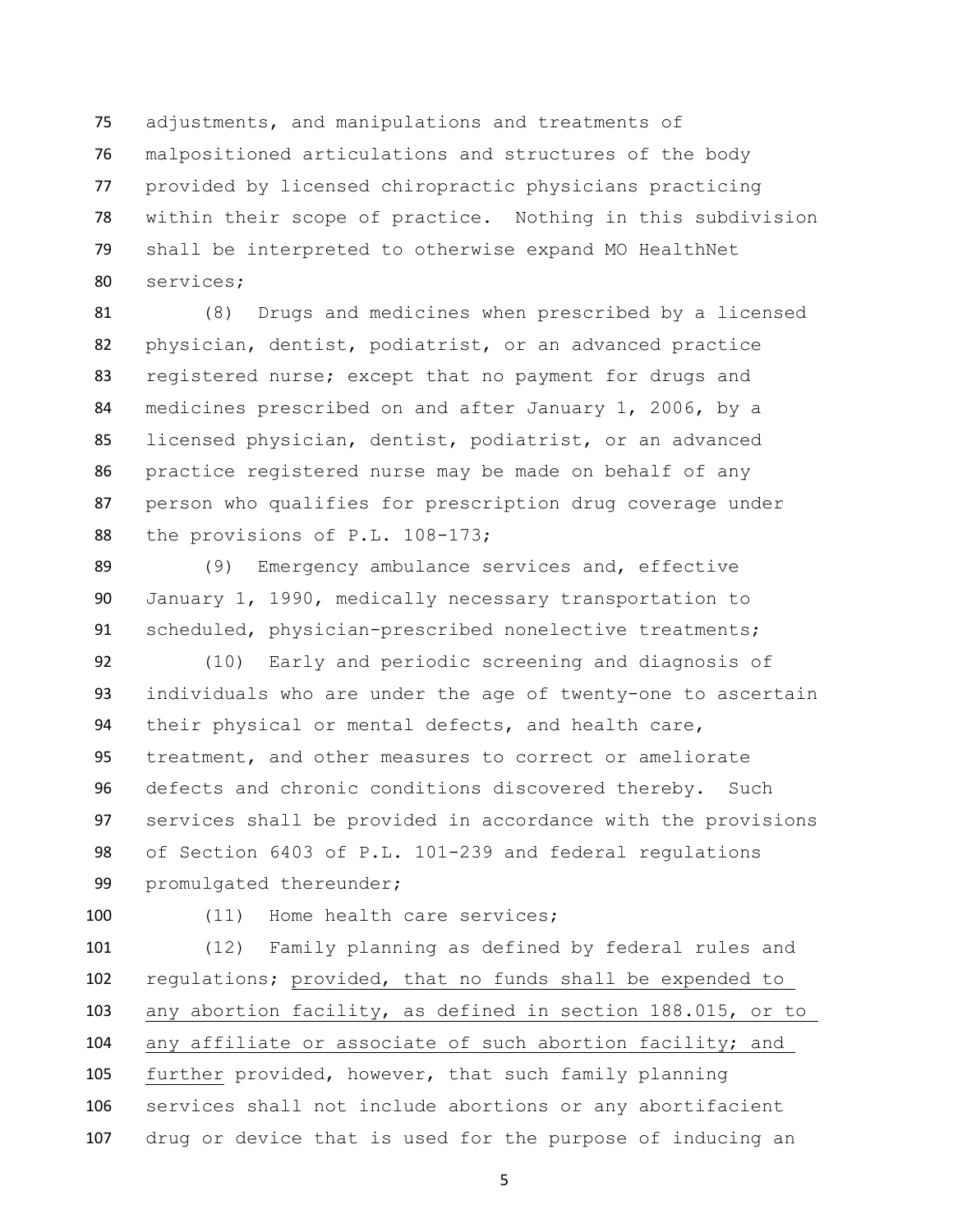abortion unless such abortions are certified in writing by a physician to the MO HealthNet agency that, in the physician's professional judgment, the life of the mother would be endangered if the fetus were carried to term;

 (13) Inpatient psychiatric hospital services for individuals under age twenty-one as defined in Title XIX of the federal Social Security Act (42 U.S.C. Section 1396d, et seq.);

 (14) Outpatient surgical procedures, including presurgical diagnostic services performed in ambulatory surgical facilities which are licensed by the department of 119 health and senior services of the state of Missouri; except, that such outpatient surgical services shall not include persons who are eligible for coverage under Part B of Title XVIII, Public Law 89-97, 1965 amendments to the federal Social Security Act, as amended, if exclusion of such persons is permitted under Title XIX, Public Law 89-97, 1965 125 amendments to the federal Social Security Act, as amended;

 (15) Personal care services which are medically oriented tasks having to do with a person's physical requirements, as opposed to housekeeping requirements, which enable a person to be treated by his or her physician on an outpatient rather than on an inpatient or residential basis in a hospital, intermediate care facility, or skilled nursing facility. Personal care services shall be rendered by an individual not a member of the participant's family who is qualified to provide such services where the services are prescribed by a physician in accordance with a plan of treatment and are supervised by a licensed nurse. Persons eligible to receive personal care services shall be those persons who would otherwise require placement in a hospital, intermediate care facility, or skilled nursing facility. Benefits payable for personal care services shall not exceed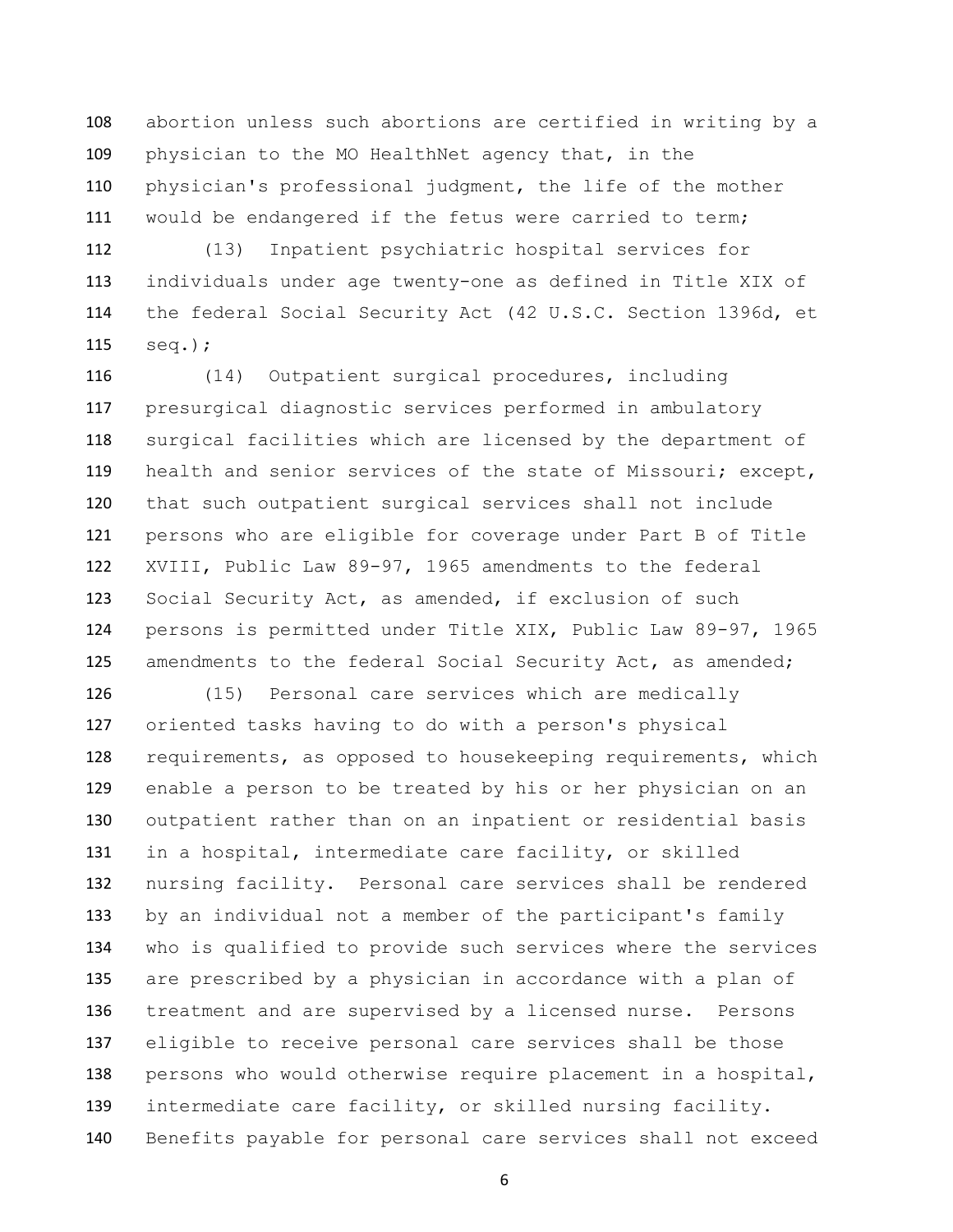for any one participant one hundred percent of the average statewide charge for care and treatment in an intermediate care facility for a comparable period of time. Such services, when delivered in a residential care facility or assisted living facility licensed under chapter 198 shall be authorized on a tier level based on the services the resident requires and the frequency of the services. A resident of such facility who qualifies for assistance under section 208.030 shall, at a minimum, if prescribed by a physician, qualify for the tier level with the fewest services. The rate paid to providers for each tier of service shall be set subject to appropriations. Subject to appropriations, each resident of such facility who qualifies for assistance under section 208.030 and meets the level of care required in this section shall, at a minimum, if prescribed by a physician, be authorized up to one hour of personal care services per day. Authorized units of personal care services shall not be reduced or tier level lowered unless an order approving such reduction or lowering is obtained from the resident's personal physician. Such authorized units of personal care services or tier level shall be transferred with such resident if he or she transfers to another such facility. Such provision shall terminate upon receipt of relevant waivers from the federal Department of Health and Human Services. If the Centers for Medicare and Medicaid Services determines that such provision does not comply with the state plan, this provision shall be null and void. The MO HealthNet division shall notify the revisor of statutes as to whether the 170 relevant waivers are approved or a determination of noncompliance is made;

 (16) Mental health services. The state plan for providing medical assistance under Title XIX of the Social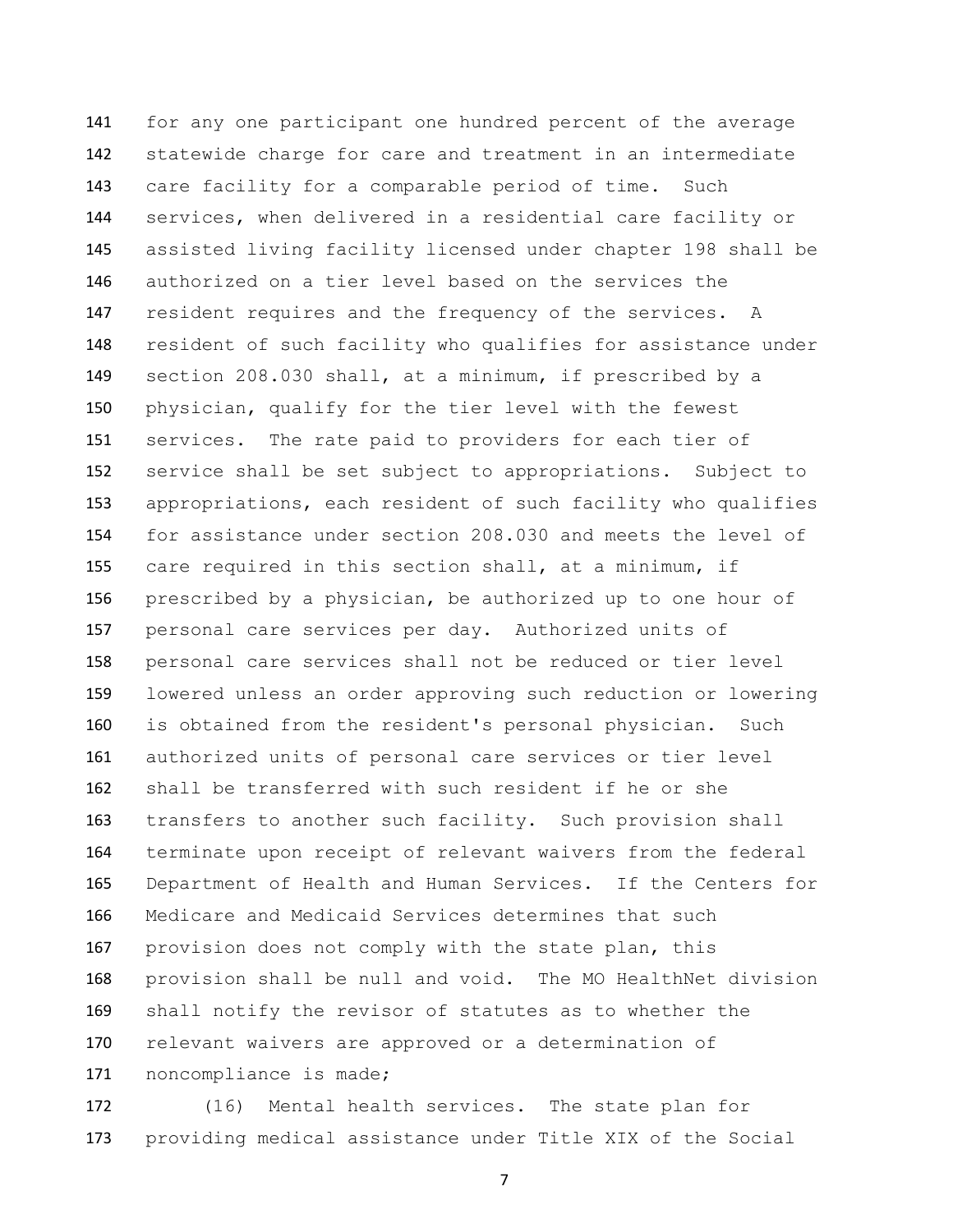Security Act, 42 U.S.C. Section 301, as amended, shall include the following mental health services when such services are provided by community mental health facilities operated by the department of mental health or designated by the department of mental health as a community mental health facility or as an alcohol and drug abuse facility or as a child-serving agency within the comprehensive children's mental health service system established in section 630.097. The department of mental health shall establish by administrative rule the definition and criteria for designation as a community mental health facility and for designation as an alcohol and drug abuse facility. Such mental health services shall include:

 (a) Outpatient mental health services including preventive, diagnostic, therapeutic, rehabilitative, and palliative interventions rendered to individuals in an individual or group setting by a mental health professional in accordance with a plan of treatment appropriately established, implemented, monitored, and revised under the auspices of a therapeutic team as a part of client services management;

 (b) Clinic mental health services including preventive, diagnostic, therapeutic, rehabilitative, and palliative interventions rendered to individuals in an individual or group setting by a mental health professional in accordance with a plan of treatment appropriately established, implemented, monitored, and revised under the auspices of a therapeutic team as a part of client services management;

 (c) Rehabilitative mental health and alcohol and drug abuse services including home and community-based preventive, diagnostic, therapeutic, rehabilitative, and palliative interventions rendered to individuals in an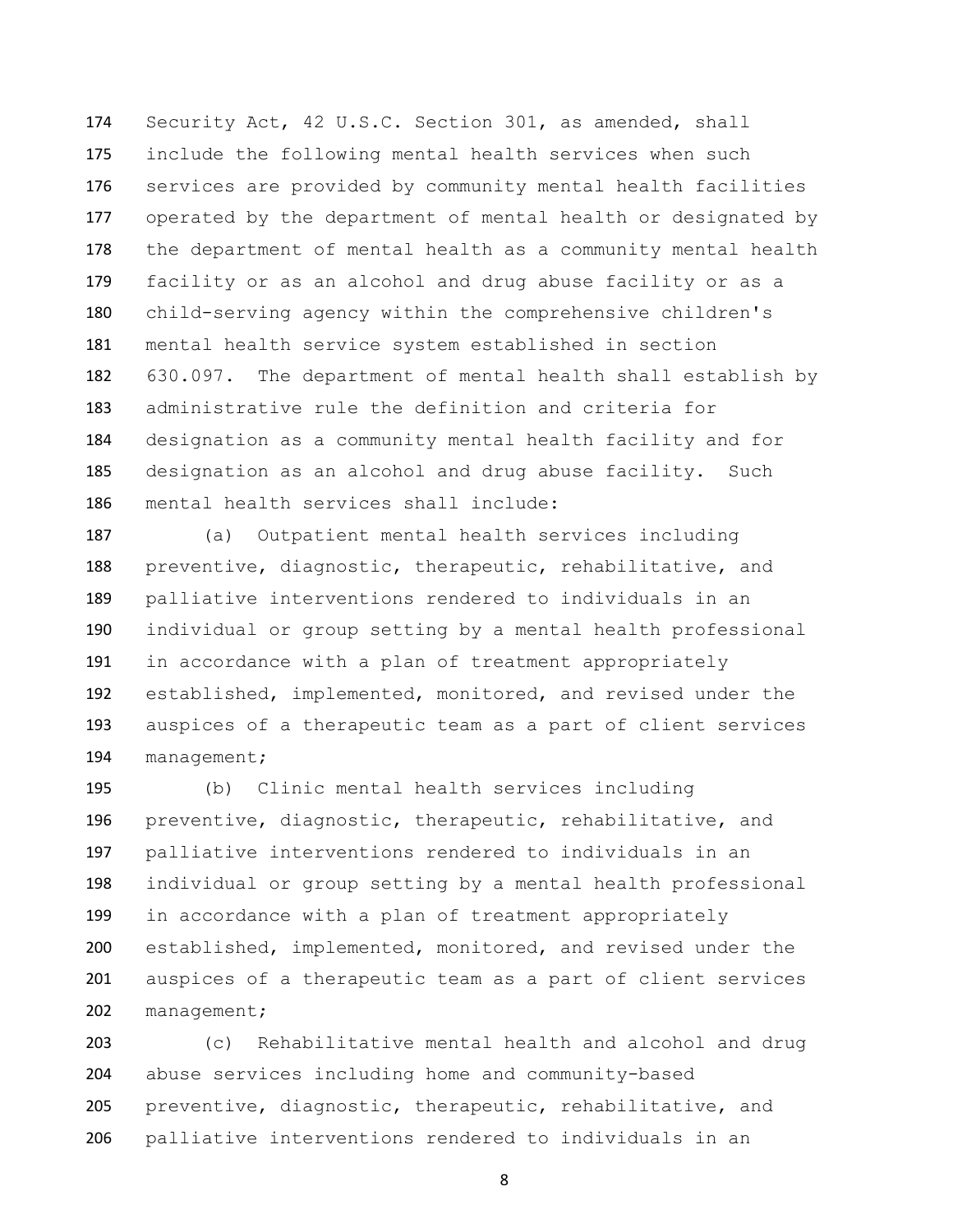individual or group setting by a mental health or alcohol and drug abuse professional in accordance with a plan of treatment appropriately established, implemented, monitored, and revised under the auspices of a therapeutic team as a part of client services management. As used in this section, mental health professional and alcohol and drug abuse professional shall be defined by the department of mental health pursuant to duly promulgated rules. With respect to services established by this subdivision, the department of social services, MO HealthNet division, shall enter into an agreement with the department of mental health. Matching funds for outpatient mental health services, clinic mental health services, and rehabilitation services for mental health and alcohol and drug abuse shall be certified by the department of mental health to the MO HealthNet division. The agreement shall establish a mechanism for the joint implementation of the provisions of this subdivision. In addition, the agreement shall establish a mechanism by which rates for services may be jointly developed;

 (17) Such additional services as defined by the MO HealthNet division to be furnished under waivers of federal statutory requirements as provided for and authorized by the federal Social Security Act (42 U.S.C. Section 301, et seq.) 231 subject to appropriation by the general assembly;

 (18) The services of an advanced practice registered nurse with a collaborative practice agreement to the extent that such services are provided in accordance with chapters 334 and 335, and regulations promulgated thereunder;

 (19) Nursing home costs for participants receiving benefit payments under subdivision (4) of this subsection to reserve a bed for the participant in the nursing home during the time that the participant is absent due to admission to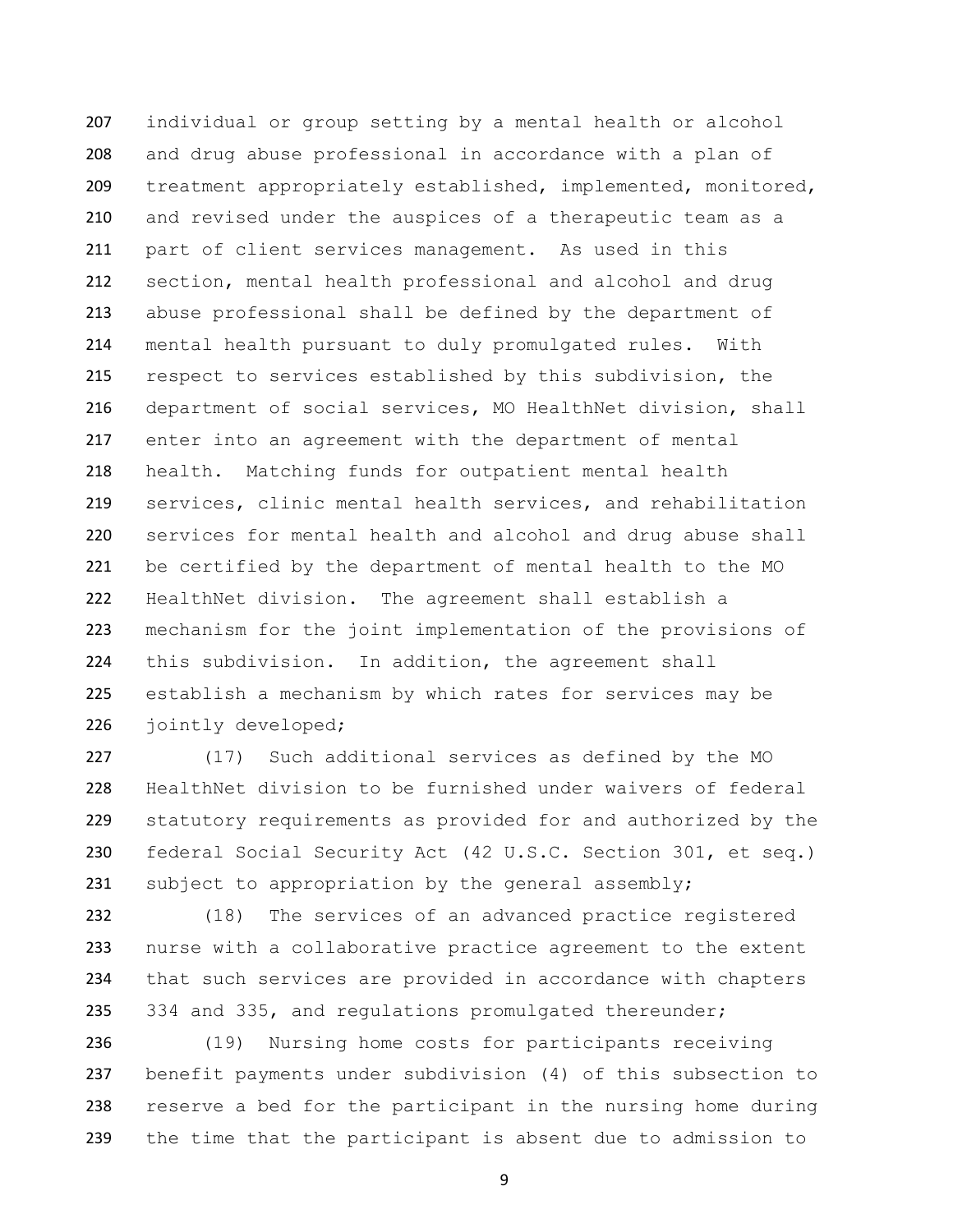a hospital for services which cannot be performed on an 241 outpatient basis, subject to the provisions of this subdivision:

 (a) The provisions of this subdivision shall apply only if:

 a. The occupancy rate of the nursing home is at or above ninety-seven percent of MO HealthNet certified 247 licensed beds, according to the most recent quarterly census provided to the department of health and senior services which was taken prior to when the participant is admitted to 250 the hospital; and

 b. The patient is admitted to a hospital for a medical condition with an anticipated stay of three days or less;

 (b) The payment to be made under this subdivision shall be provided for a maximum of three days per hospital stay;

 (c) For each day that nursing home costs are paid on behalf of a participant under this subdivision during any period of six consecutive months such participant shall, during the same period of six consecutive months, be ineligible for payment of nursing home costs of two otherwise available temporary leave of absence days provided 262 under subdivision (5) of this subsection; and

 (d) The provisions of this subdivision shall not apply unless the nursing home receives notice from the participant or the participant's responsible party that the participant intends to return to the nursing home following the hospital stay. If the nursing home receives such notification and all other provisions of this subsection have been satisfied, the nursing home shall provide notice to the participant or the participant's responsible party prior to release of the reserved bed;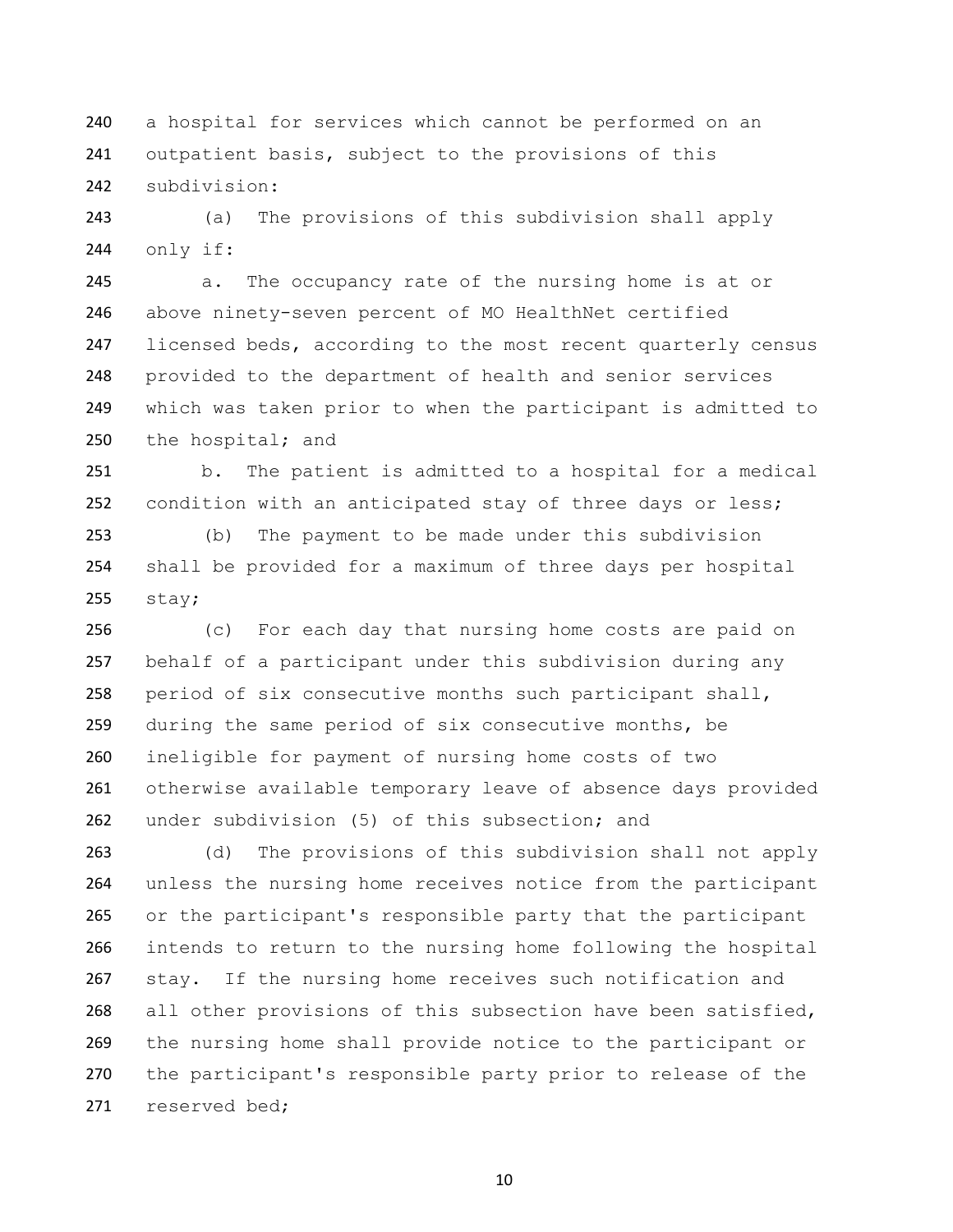(20) Prescribed medically necessary durable medical equipment. An electronic web-based prior authorization system using best medical evidence and care and treatment guidelines consistent with national standards shall be used 276 to verify medical need;

 (21) Hospice care. As used in this subdivision, the term "hospice care" means a coordinated program of active professional medical attention within a home, outpatient and inpatient care which treats the terminally ill patient and family as a unit, employing a medically directed interdisciplinary team. The program provides relief of severe pain or other physical symptoms and supportive care to meet the special needs arising out of physical, psychological, spiritual, social, and economic stresses which are experienced during the final stages of illness, and during dying and bereavement and meets the Medicare requirements for participation as a hospice as are provided in 42 CFR Part 418. The rate of reimbursement paid by the MO HealthNet division to the hospice provider for room and board furnished by a nursing home to an eligible hospice patient shall not be less than ninety-five percent of the rate of reimbursement which would have been paid for facility services in that nursing home facility for that patient, in accordance with subsection (c) of Section 6408 of P.L. 101-239 (Omnibus Budget Reconciliation Act of 1989);

 (22) Prescribed medically necessary dental services. Such services shall be subject to appropriations. An electronic web-based prior authorization system using best medical evidence and care and treatment guidelines consistent with national standards shall be used to verify medical need;

 (23) Prescribed medically necessary optometric services. Such services shall be subject to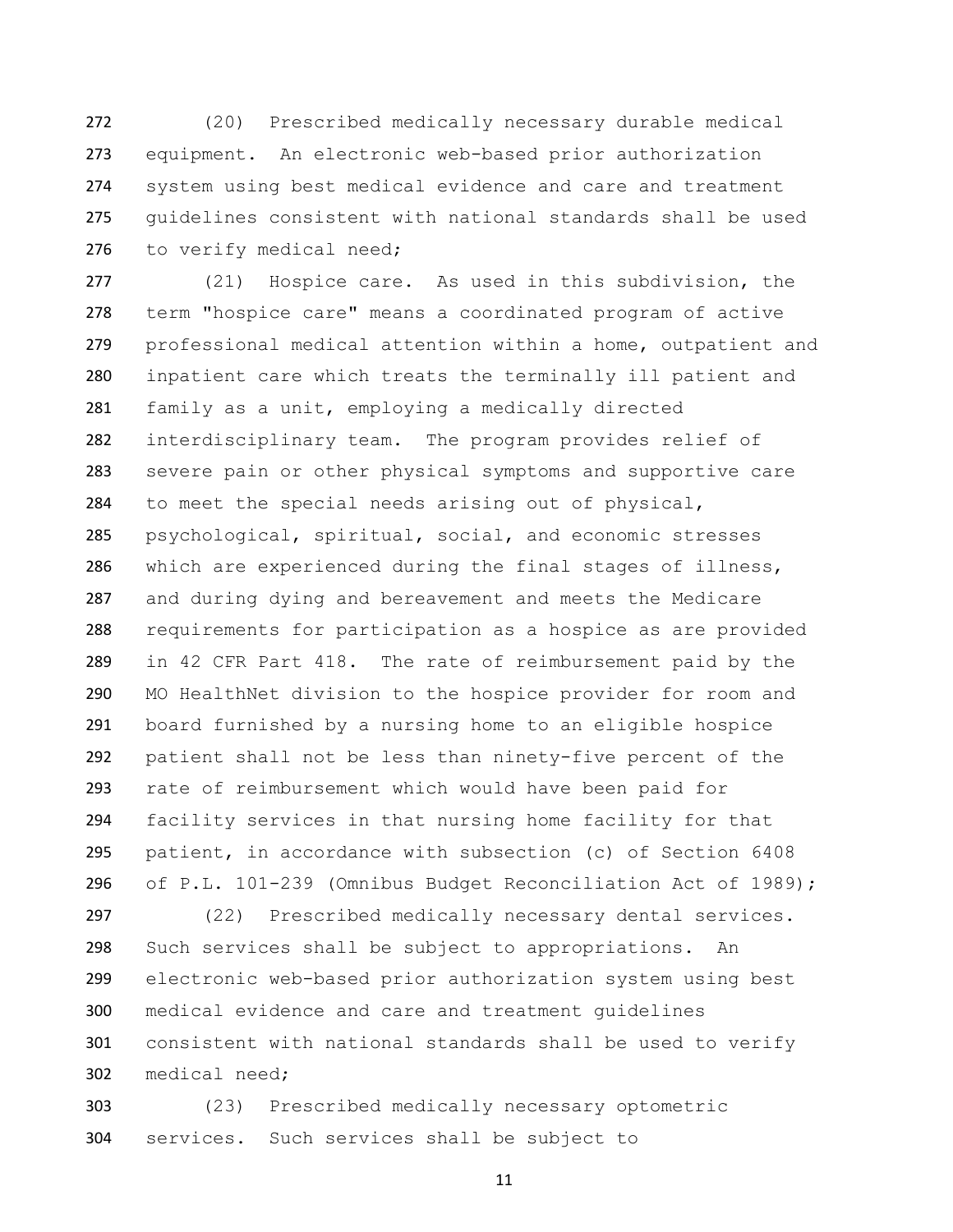appropriations. An electronic web-based prior authorization system using best medical evidence and care and treatment guidelines consistent with national standards shall be used to verify medical need;

 (24) Blood clotting products-related services. For persons diagnosed with a bleeding disorder, as defined in section 338.400, reliant on blood clotting products, as defined in section 338.400, such services include:

 (a) Home delivery of blood clotting products and ancillary infusion equipment and supplies, including the emergency deliveries of the product when medically necessary;

 (b) Medically necessary ancillary infusion equipment and supplies required to administer the blood clotting products; and

 (c) Assessments conducted in the participant's home by a pharmacist, nurse, or local home health care agency trained in bleeding disorders when deemed necessary by the participant's treating physician;

 (25) The MO HealthNet division shall, by January 1, 2008, and annually thereafter, report the status of MO HealthNet provider reimbursement rates as compared to one hundred percent of the Medicare reimbursement rates and compared to the average dental reimbursement rates paid by third-party payors licensed by the state. The MO HealthNet division shall, by July 1, 2008, provide to the general assembly a four-year plan to achieve parity with Medicare reimbursement rates and for third-party payor average dental reimbursement rates. Such plan shall be subject to appropriation and the division shall include in its annual budget request to the governor the necessary funding needed to complete the four-year plan developed under this subdivision.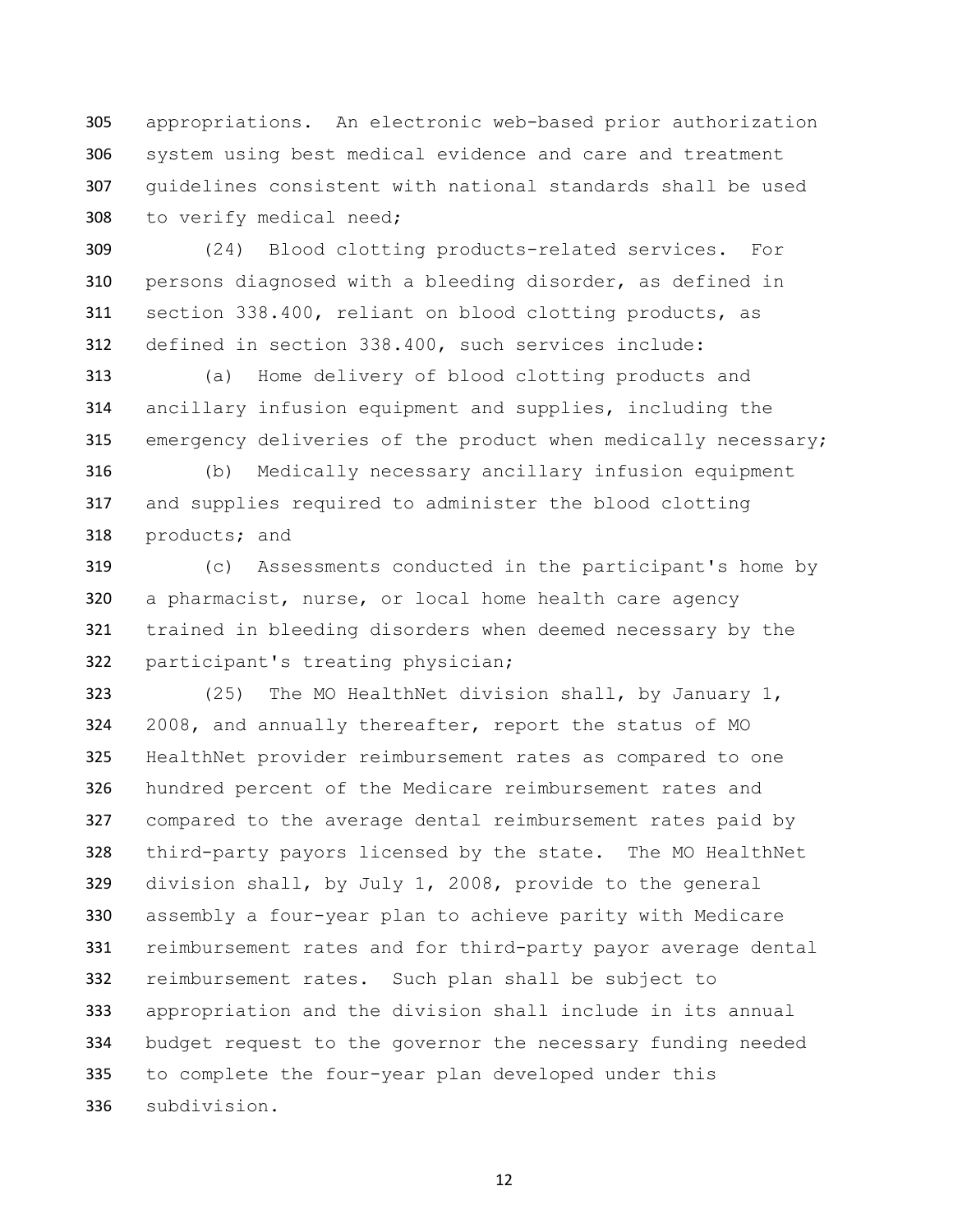2. Additional benefit payments for medical assistance shall be made on behalf of those eligible needy children, pregnant women and blind persons with any payments to be made on the basis of the reasonable cost of the care or reasonable charge for the services as defined and determined by the MO HealthNet division, unless otherwise hereinafter provided, for the following:

(1) Dental services;

 (2) Services of podiatrists as defined in section 330.010;

 (3) Optometric services as described in section 336.010;

 (4) Orthopedic devices or other prosthetics, including eye glasses, dentures, hearing aids, and wheelchairs;

 (5) Hospice care. As used in this subdivision, the term "hospice care" means a coordinated program of active professional medical attention within a home, outpatient and inpatient care which treats the terminally ill patient and family as a unit, employing a medically directed interdisciplinary team. The program provides relief of severe pain or other physical symptoms and supportive care to meet the special needs arising out of physical, psychological, spiritual, social, and economic stresses which are experienced during the final stages of illness, and during dying and bereavement and meets the Medicare requirements for participation as a hospice as are provided in 42 CFR Part 418. The rate of reimbursement paid by the MO HealthNet division to the hospice provider for room and board furnished by a nursing home to an eligible hospice patient shall not be less than ninety-five percent of the rate of reimbursement which would have been paid for facility services in that nursing home facility for that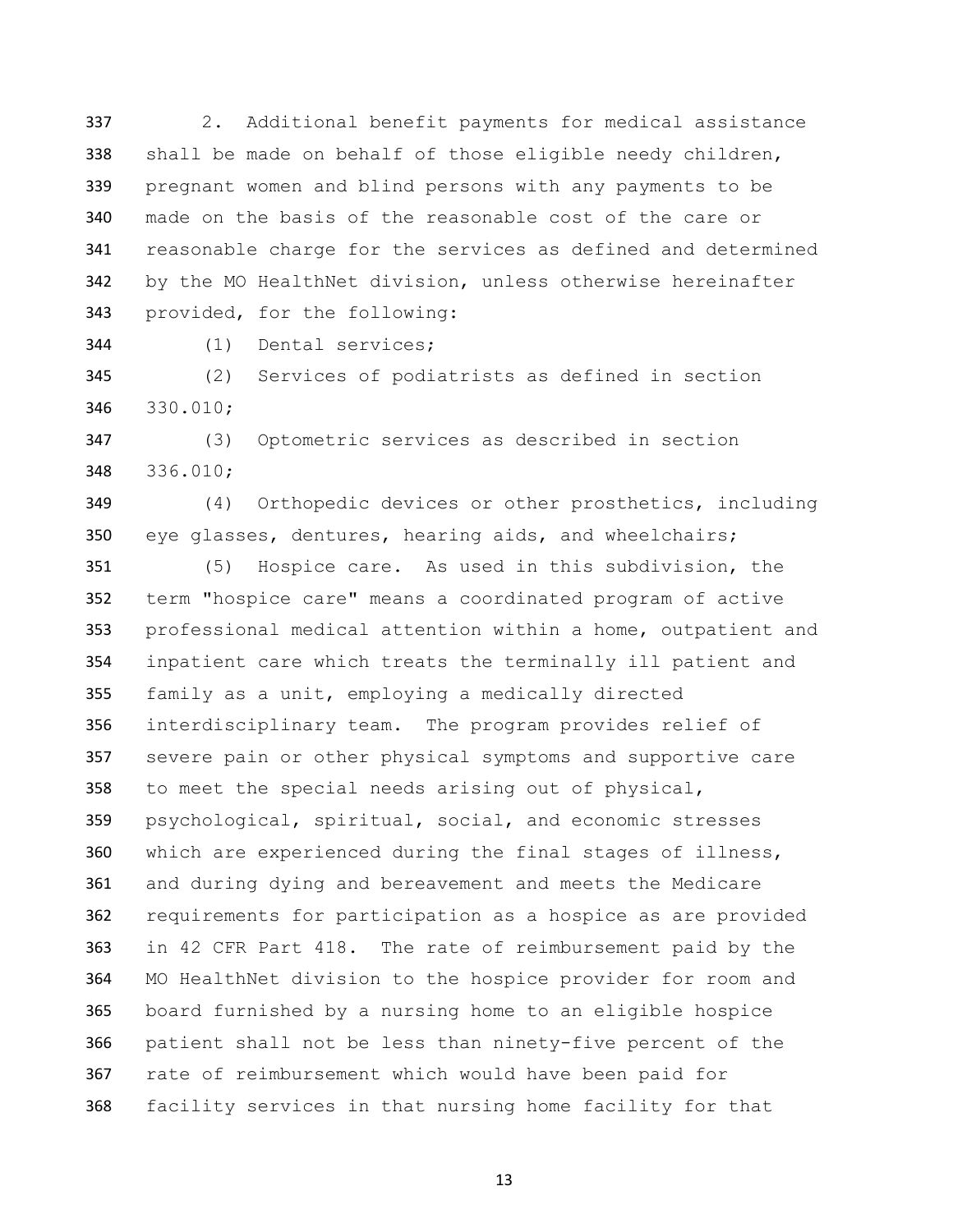patient, in accordance with subsection (c) of Section 6408 of P.L. 101-239 (Omnibus Budget Reconciliation Act of 1989);

 (6) Comprehensive day rehabilitation services beginning early posttrauma as part of a coordinated system of care for individuals with disabling impairments. Rehabilitation services must be based on an individualized, goal-oriented, comprehensive and coordinated treatment plan developed, implemented, and monitored through an interdisciplinary assessment designed to restore an individual to optimal level of physical, cognitive, and behavioral function. The MO HealthNet division shall establish by administrative rule the definition and criteria for designation of a comprehensive day rehabilitation service facility, benefit limitations and payment mechanism. Any rule or portion of a rule, as that term is defined in section 536.010, that is created under the authority delegated in this subdivision shall become effective only if it complies with and is subject to all of 387 the provisions of chapter 536 and, if applicable, section 536.028. This section and chapter 536 are nonseverable and if any of the powers vested with the general assembly pursuant to chapter 536 to review, to delay the effective date, or to disapprove and annul a rule are subsequently held unconstitutional, then the grant of rulemaking 393 authority and any rule proposed or adopted after August 28, 2005, shall be invalid and void.

 3. The MO HealthNet division may require any participant receiving MO HealthNet benefits to pay part of the charge or cost until July 1, 2008, and an additional payment after July 1, 2008, as defined by rule duly promulgated by the MO HealthNet division, for all covered services except for those services covered under subdivisions (15) and (16) of subsection 1 of this section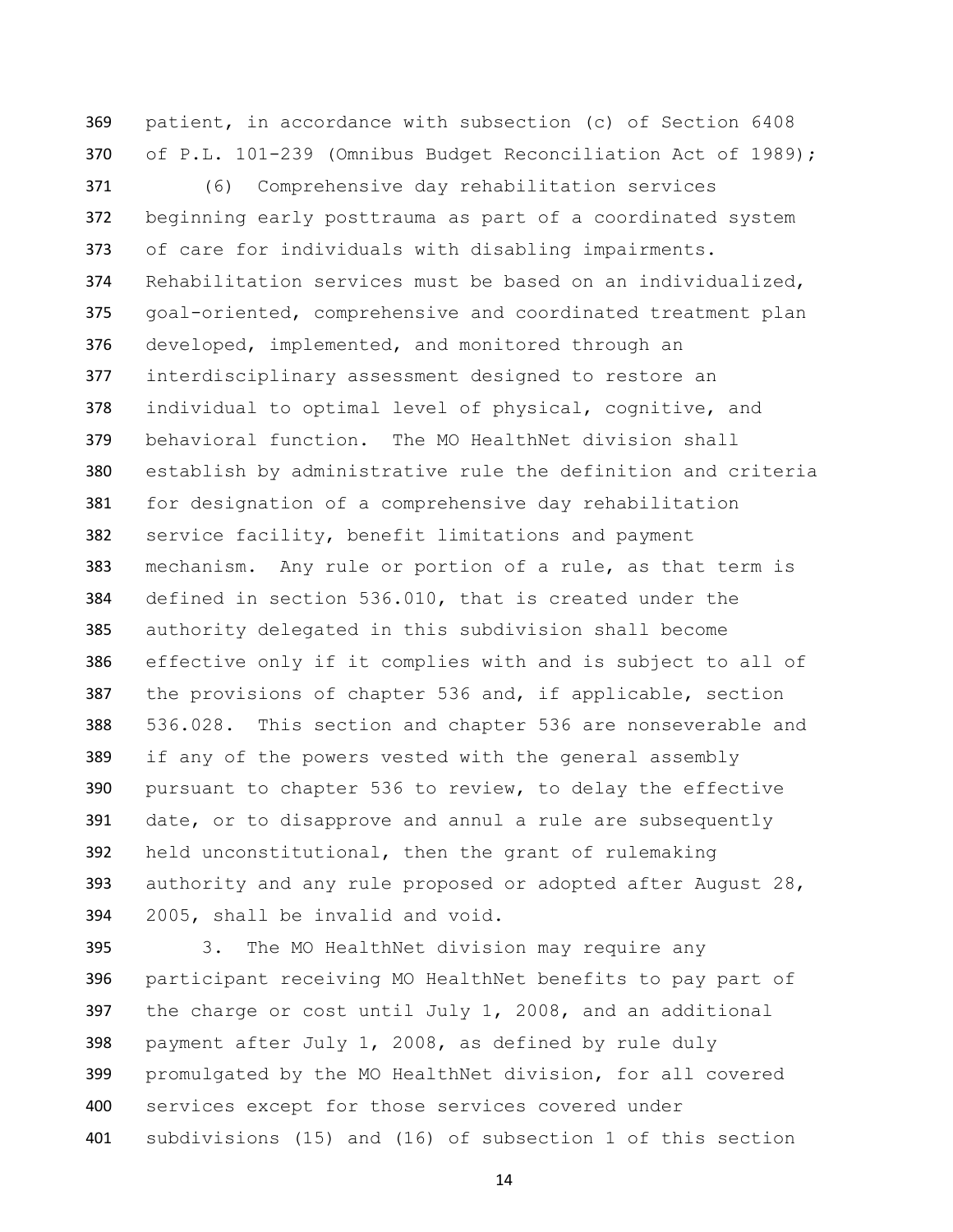and sections 208.631 to 208.657 to the extent and in the manner authorized by Title XIX of the federal Social Security Act (42 U.S.C. Section 1396, et seq.) and regulations thereunder. When substitution of a generic drug is permitted by the prescriber according to section 338.056, and a generic drug is substituted for a name-brand drug, the MO HealthNet division may not lower or delete the requirement to make a co-payment pursuant to regulations of Title XIX of the federal Social Security Act. A provider of goods or services described under this section must collect from all participants the additional payment that may be required by the MO HealthNet division under authority granted herein, if the division exercises that authority, to remain eligible as a provider. Any payments made by participants under this section shall be in addition to and not in lieu of payments made by the state for goods or services described herein except the participant portion of the pharmacy professional dispensing fee shall be in 420 addition to and not in lieu of payments to pharmacists. A provider may collect the co-payment at the time a service is provided or at a later date. A provider shall not refuse to provide a service if a participant is unable to pay a required payment. If it is the routine business practice of a provider to terminate future services to an individual with an unclaimed debt, the provider may include uncollected co-payments under this practice. Providers who elect not to undertake the provision of services based on a history of bad debt shall give participants advance notice and a 430 reasonable opportunity for payment. A provider, 431 representative, employee, independent contractor, or agent of a pharmaceutical manufacturer shall not make co-payment 433 for a participant. This subsection shall not apply to other 434 qualified children, pregnant women, or blind persons. If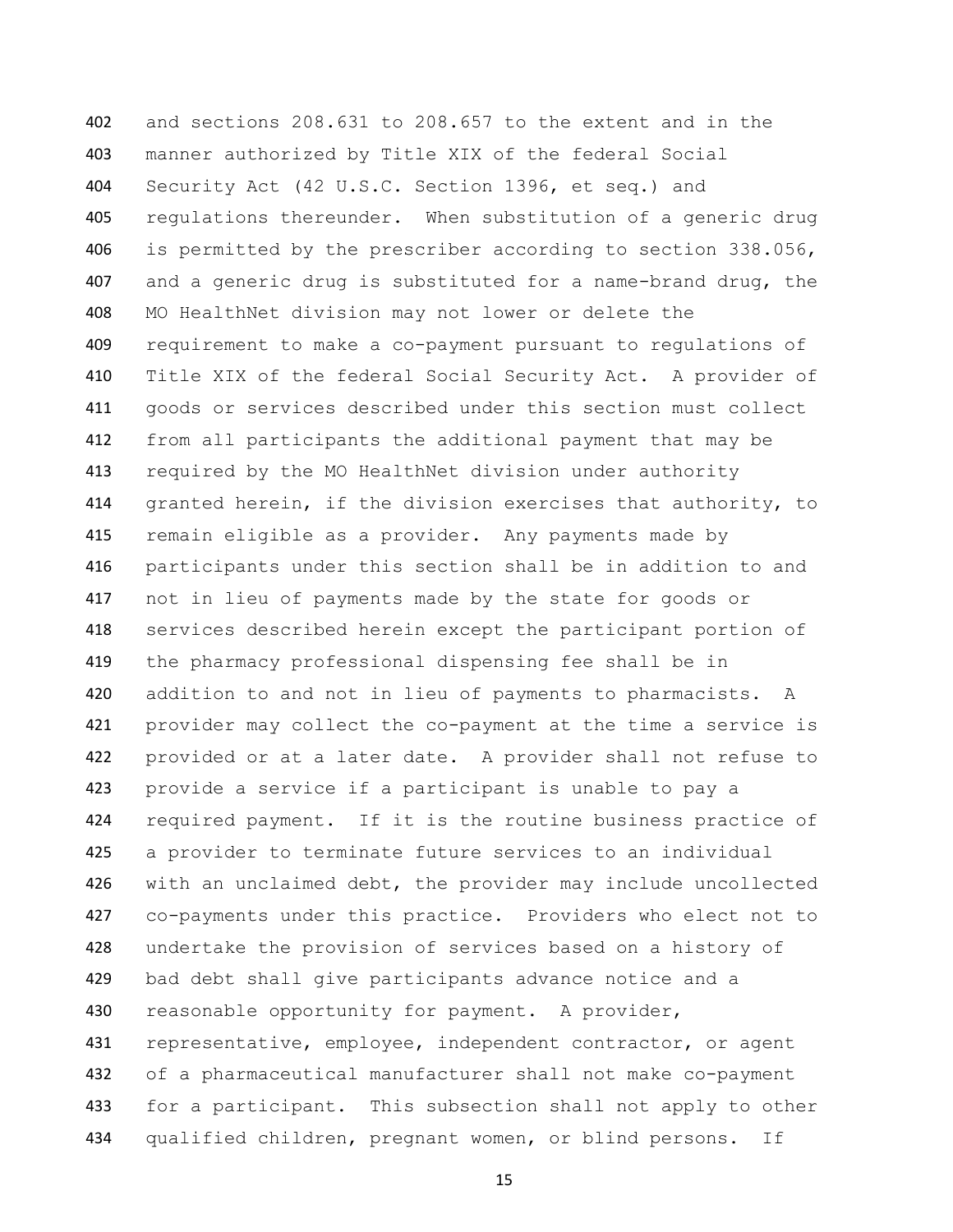the Centers for Medicare and Medicaid Services does not approve the MO HealthNet state plan amendment submitted by the department of social services that would allow a provider to deny future services to an individual with uncollected co-payments, the denial of services shall not be allowed. The department of social services shall inform providers regarding the acceptability of denying services as the result of unpaid co-payments.

 4. The MO HealthNet division shall have the right to collect medication samples from participants in order to maintain program integrity.

 5. Reimbursement for obstetrical and pediatric services under subdivision (6) of subsection 1 of this section shall be timely and sufficient to enlist enough health care providers so that care and services are available under the state plan for MO HealthNet benefits at least to the extent that such care and services are 452 available to the general population in the geographic area, as required under subparagraph (a)(30)(A) of 42 U.S.C. 454 Section 1396a and federal regulations promulgated thereunder.

 6. Beginning July 1, 1990, reimbursement for services rendered in federally funded health centers shall be in accordance with the provisions of subsection 6402(c) and Section 6404 of P.L. 101-239 (Omnibus Budget Reconciliation 459 Act of 1989) and federal regulations promulgated thereunder.

 7. Beginning July 1, 1990, the department of social services shall provide notification and referral of children below age five, and pregnant, breast-feeding, or postpartum women who are determined to be eligible for MO HealthNet benefits under section 208.151 to the special supplemental food programs for women, infants and children administered 466 by the department of health and senior services. Such notification and referral shall conform to the requirements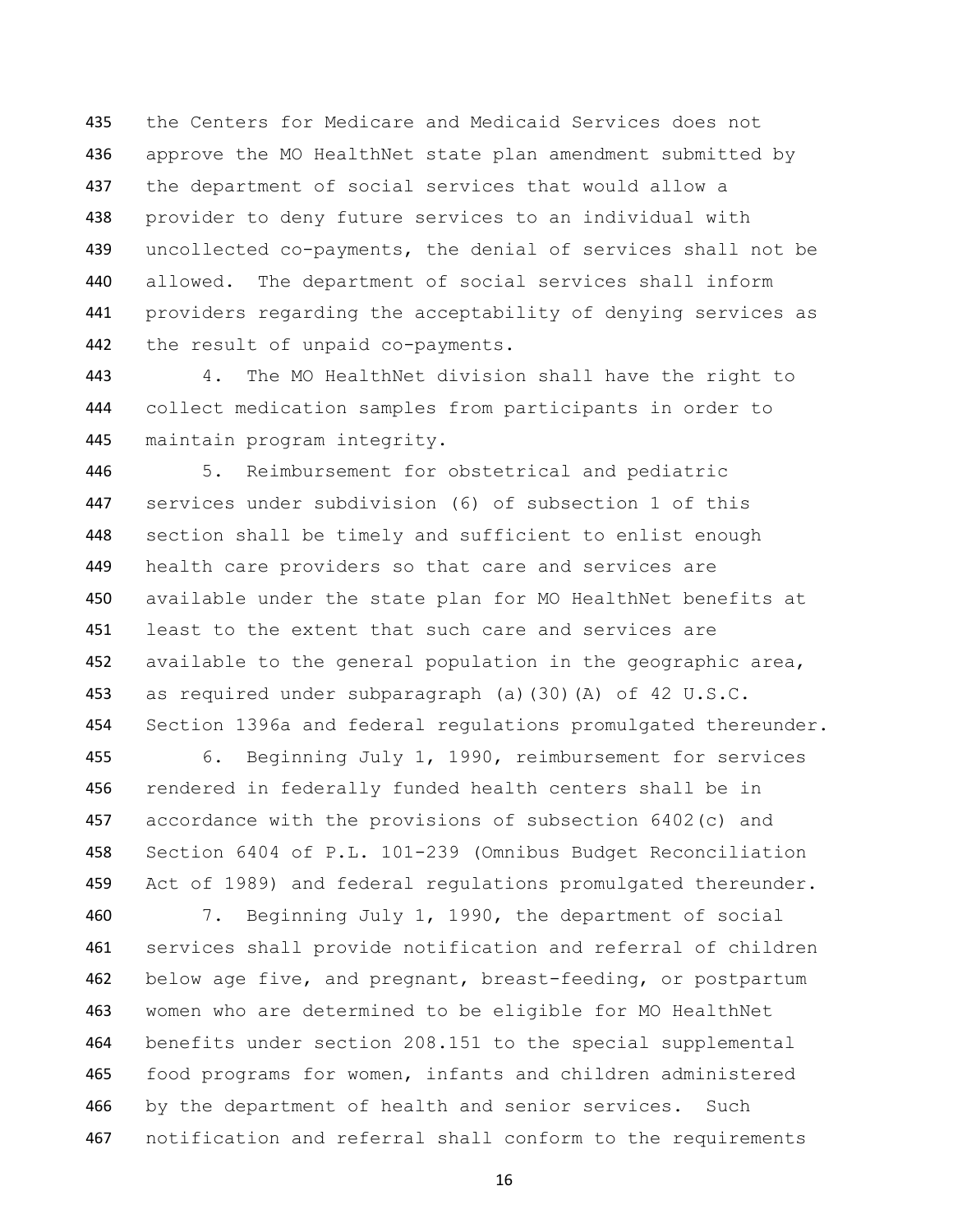of Section 6406 of P.L. 101-239 and regulations promulgated thereunder.

 8. Providers of long-term care services shall be reimbursed for their costs in accordance with the provisions 472 of Section 1902 (a)(13)(A) of the Social Security Act, 42 U.S.C. Section 1396a, as amended, and regulations promulgated thereunder.

 9. Reimbursement rates to long-term care providers 476 with respect to a total change in ownership, at arm's 477 length, for any facility previously licensed and certified for participation in the MO HealthNet program shall not increase payments in excess of the increase that would 480 result from the application of Section 1902 (a)(13)(C) of 481 the Social Security Act, 42 U.S.C. Section 1396a (a)(13)(C).

 10. The MO HealthNet division may enroll qualified residential care facilities and assisted living facilities, as defined in chapter 198, as MO HealthNet personal care providers.

 11. Any income earned by individuals eligible for certified extended employment at a sheltered workshop under chapter 178 shall not be considered as income for purposes of determining eligibility under this section.

 12. If the Missouri Medicaid audit and compliance unit changes any interpretation or application of the requirements for reimbursement for MO HealthNet services from the interpretation or application that has been applied previously by the state in any audit of a MO HealthNet provider, the Missouri Medicaid audit and compliance unit shall notify all affected MO HealthNet providers five business days before such change shall take effect. Failure of the Missouri Medicaid audit and compliance unit to notify a provider of such change shall entitle the provider to continue to receive and retain reimbursement until such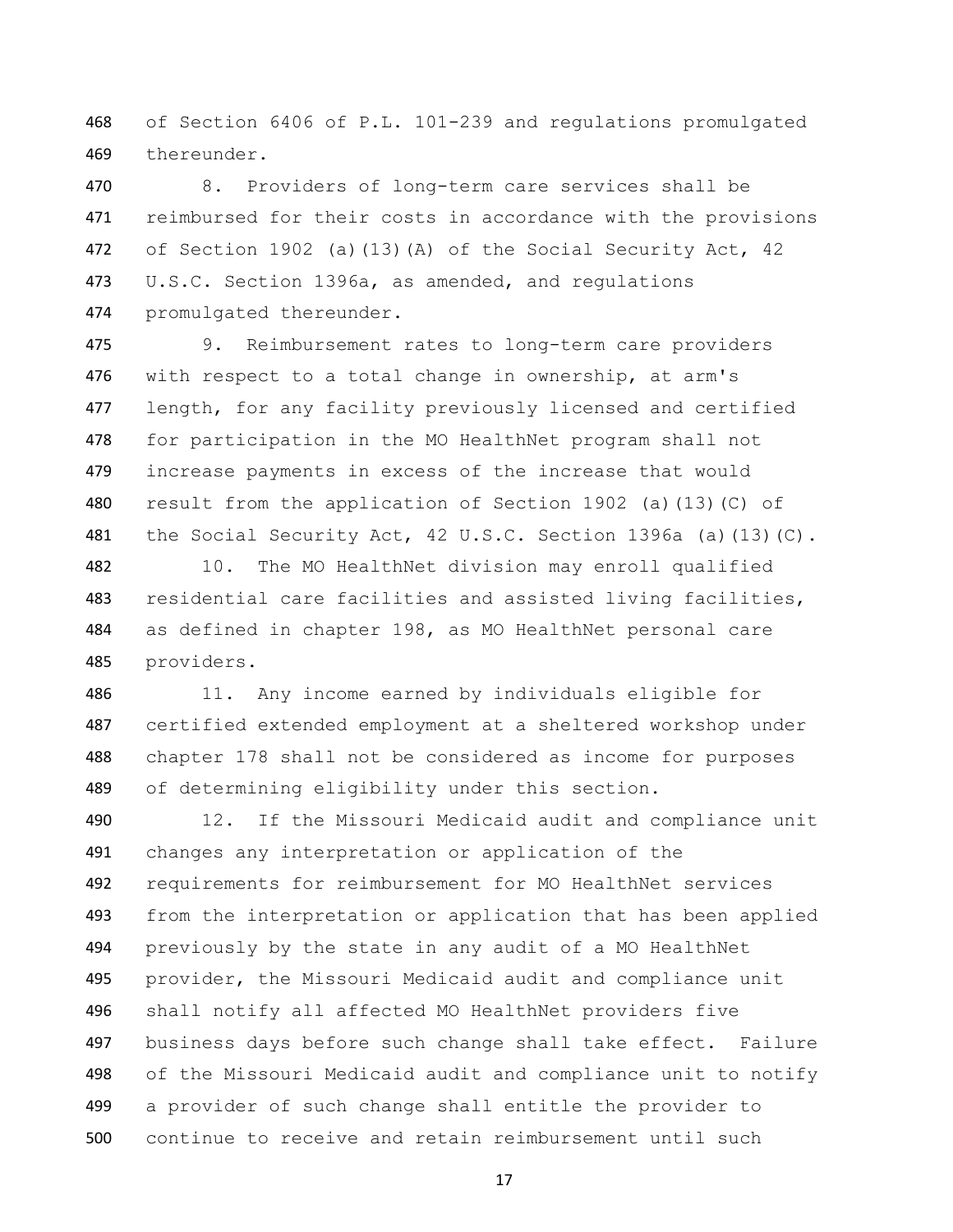notification is provided and shall waive any liability of such provider for recoupment or other loss of any payments previously made prior to the five business days after such notice has been sent. Each provider shall provide the Missouri Medicaid audit and compliance unit a valid email address and shall agree to receive communications electronically. The notification required under this section shall be delivered in writing by the United States Postal Service or electronic mail to each provider.

 13. Nothing in this section shall be construed to abrogate or limit the department's statutory requirement to promulgate rules under chapter 536.

 14. Beginning July 1, 2016, and subject to appropriations, providers of behavioral, social, and psychophysiological services for the prevention, treatment, or management of physical health problems shall be reimbursed utilizing the behavior assessment and intervention reimbursement codes 96150 to 96154 or their successor codes under the Current Procedural Terminology (CPT) coding system. Providers eligible for such reimbursement shall include psychologists.

208.153. 1. Pursuant to and not inconsistent with the provisions of sections 208.151 and 208.152, the MO HealthNet division shall by rule and regulation define the reasonable costs, manner, extent, quantity, quality, charges and fees of MO HealthNet benefits herein provided. The benefits available under these sections shall not replace those provided under other federal or state law or under other contractual or legal entitlements of the persons receiving them, and all persons shall be required to apply for and utilize all benefits available to them and to pursue all causes of action to which they are entitled. Any person entitled to MO HealthNet benefits may obtain it from any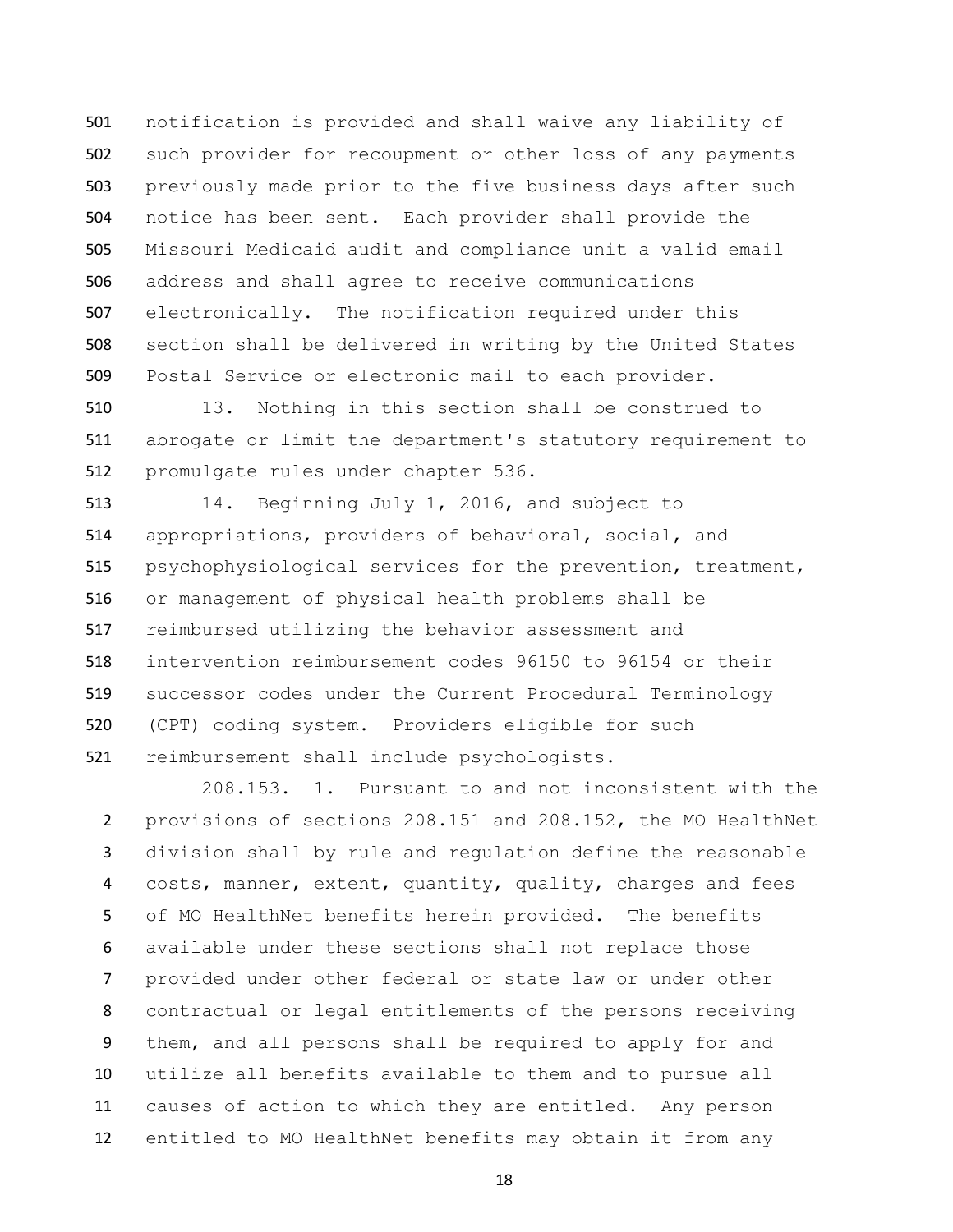provider of services not excluded or disqualified as a provider under any provision of law, including, but not limited to, section 208.164, with which an agreement is in effect under this section and which undertakes to provide the services, as authorized by the MO HealthNet division. At the discretion of the director of the MO HealthNet division and with the approval of the governor, the MO HealthNet division is authorized to provide medical benefits for participants receiving public assistance by expending funds for the payment of federal medical insurance premiums, coinsurance and deductibles pursuant to the provisions of Title XVIII B and XIX, Public Law 89-97, 1965 amendments to the federal Social Security Act (42 U.S.C. 301, et seq.), as amended.

 2. MO HealthNet shall include benefit payments on behalf of qualified Medicare beneficiaries as defined in 42 U.S.C. Section 1396d(p). The family support division shall by rule and regulation establish which qualified Medicare beneficiaries are eligible. The MO HealthNet division shall define the premiums, deductible and coinsurance provided for in 42 U.S.C. Section 1396d(p) to be provided on behalf of the qualified Medicare beneficiaries.

 3. MO HealthNet shall include benefit payments for Medicare Part A cost sharing as defined in clause (p)(3)(A)(i) of 42 U.S.C. 1396d on behalf of qualified disabled and working individuals as defined in subsection (s) of Section 42 U.S.C. 1396d as required by subsection (d) of Section 6408 of P.L. 101-239 (Omnibus Budget Reconciliation Act of 1989). The MO HealthNet division may impose a premium for such benefit payments as authorized by paragraph (d)(3) of Section 6408 of P.L. 101-239.

 4. MO HealthNet shall include benefit payments for Medicare Part B cost sharing described in 42 U.S.C. Section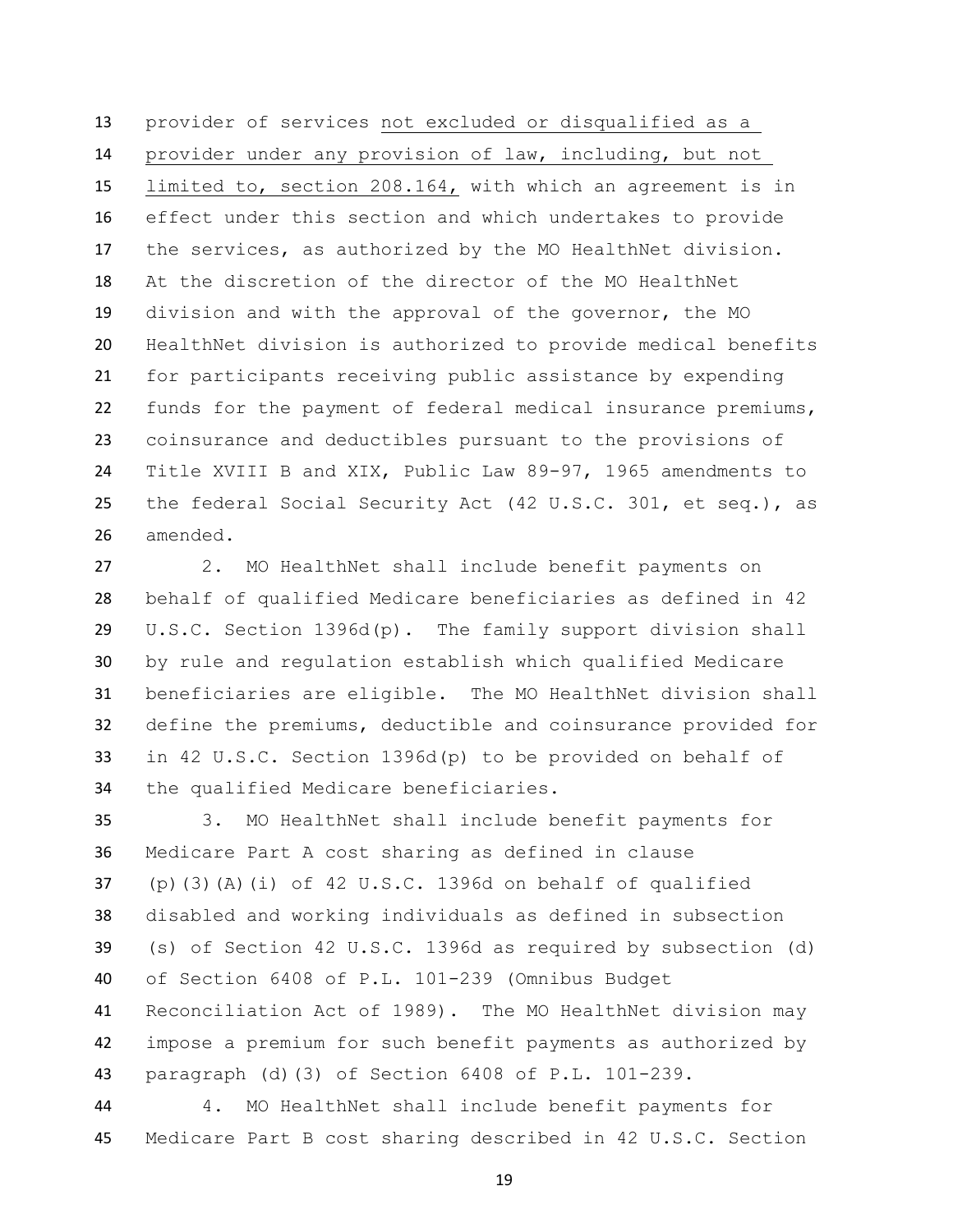1396(d)(p)(3)(A)(ii) for individuals described in subsection 2 of this section, but for the fact that their income exceeds the income level established by the state under 42 U.S.C. Section 1396(d)(p)(2) but is less than one hundred and ten percent beginning January 1, 1993, and less than one hundred and twenty percent beginning January 1, 1995, of the official poverty line for a family of the size involved.

 5. For an individual eligible for MO HealthNet under Title XIX of the Social Security Act, MO HealthNet shall include payment of enrollee premiums in a group health plan and all deductibles, coinsurance and other cost-sharing for items and services otherwise covered under the state Title XIX plan under Section 1906 of the federal Social Security Act and regulations established under the authority of Section 1906, as may be amended. Enrollment in a group health plan must be cost effective, as established by the Secretary of Health and Human Services, before enrollment in the group health plan is required. If all members of a family are not eligible for MO HealthNet and enrollment of the Title XIX eligible members in a group health plan is not possible unless all family members are enrolled, all premiums for noneligible members shall be treated as payment for MO HealthNet of eligible family members. Payment for noneligible family members must be cost effective, taking into account payment of all such premiums. Non-Title XIX eligible family members shall pay all deductible, coinsurance and other cost-sharing obligations. Each individual as a condition of eligibility for MO HealthNet benefits shall apply for enrollment in the group health plan.

 6. Any Social Security cost-of-living increase at the beginning of any year shall be disregarded until the federal poverty level for such year is implemented.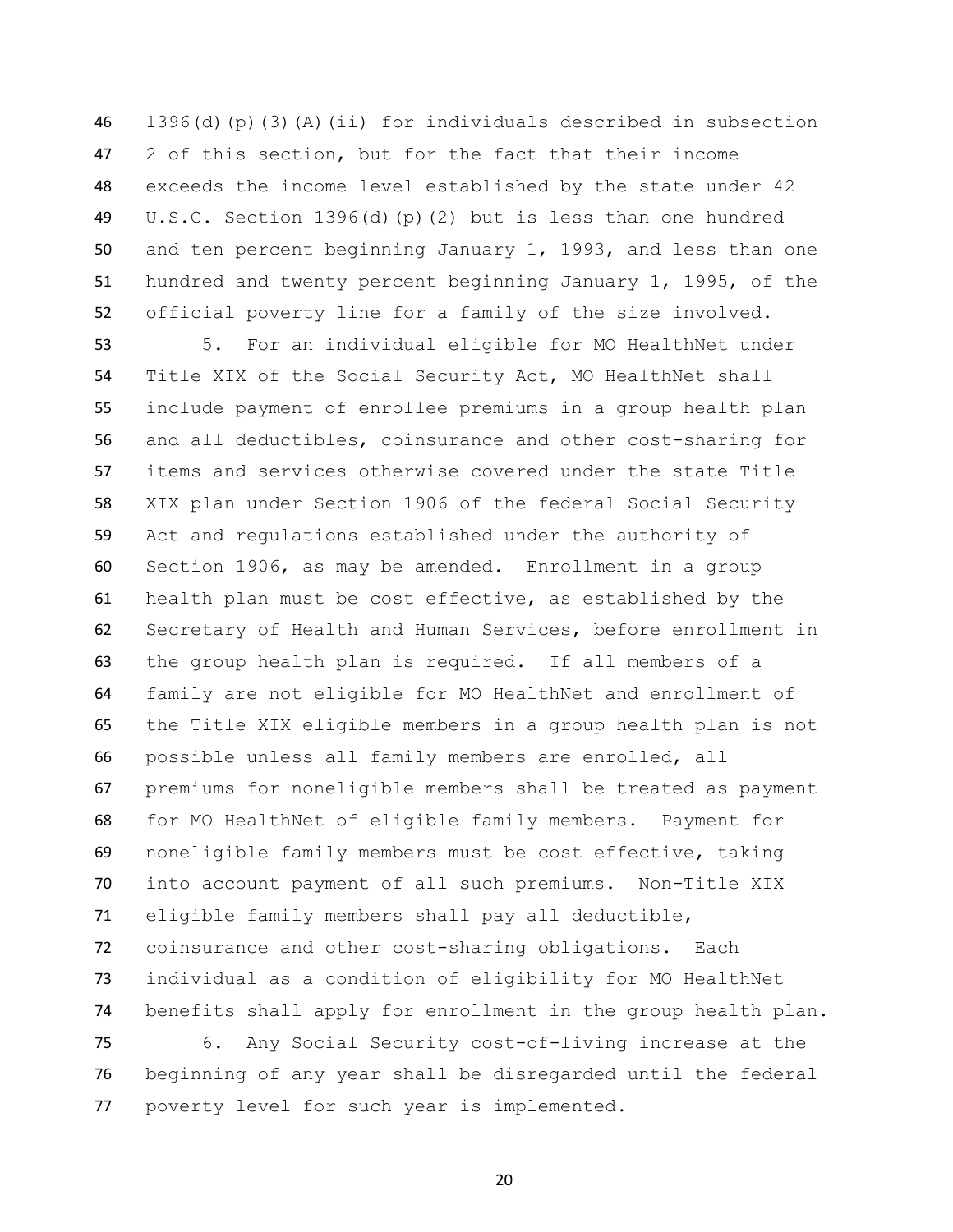7. If a MO HealthNet participant has paid the requested spenddown in cash for any month and subsequently pays an out-of-pocket valid medical expense for such month, such expense shall be allowed as a deduction to future required spenddown for up to three months from the date of such expense.

208.164. 1. As used in this section, unless the context clearly requires otherwise, the following terms mean:

 (1) "Abuse", a documented pattern of inducing, furnishing, or otherwise causing a recipient to receive services or merchandise not otherwise required or requested by the recipient, attending physician or appropriate utilization review team; a documented pattern of performing and billing tests, examinations, patient visits, surgeries, drugs or merchandise that exceed limits or frequencies determined by the department for like practitioners for which there is no demonstrable need, or for which the provider has created the need through ineffective services or merchandise previously rendered. The decision to impose any of the sanctions authorized in this section shall be made by the director of the department, following a determination of demonstrable need or accepted medical practice made in consultation with medical or other health care professionals, or qualified peer review teams;

(2) "Department", the department of social services;

 (3) "Excessive use", the act, by a person eligible for services under a contract or provider agreement between the department of social services or its divisions and a provider, of seeking and/or obtaining medical assistance benefits from a number of like providers and in quantities which exceed the levels that are considered medically necessary by current medical practices and standards for the eligible person's needs;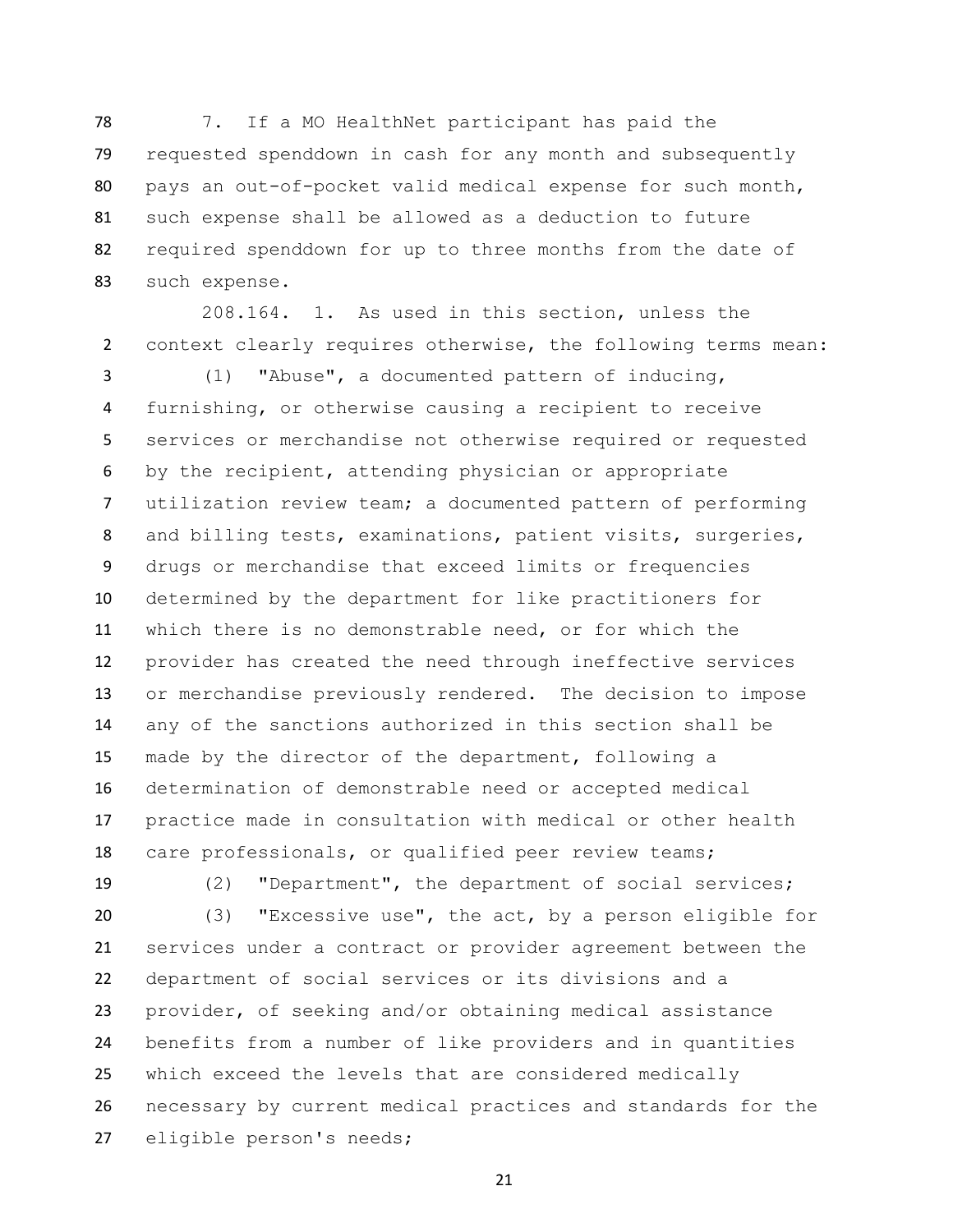(4) "Fraud", a known false representation, including the concealment of a material fact that the provider knew or should have known through the usual conduct of his or her profession or occupation, upon which the provider claims reimbursement under the terms and conditions of a contract or provider agreement and the policies pertaining to such contract or provider agreement of the department or its divisions in carrying out the providing of services, or under any approved state plan authorized by the federal Social Security Act;

 (5) "Health plan", a group of services provided to recipients of medical assistance benefits by providers under a contract with the department;

 (6) "Medical assistance benefits", those benefits authorized to be provided by sections 208.152 and 208.162;

 (7) "Prior authorization", approval to a provider to perform a service or services for an eligible person required by the department or its divisions in advance of the actual service being provided or approved for a 47 recipient to receive a service or services from a provider, required by the department or its designated division in advance of the actual service or services being received;

 (8) "Provider", any person, partnership, corporation, not-for-profit corporation, professional corporation, or other business entity that enters into a contract or provider agreement with the department or its divisions for the purpose of providing services to eligible persons, and obtaining from the department or its divisions reimbursement therefor;

 (9) "Recipient", a person who is eligible to receive medical assistance benefits allocated through the department;

 (10) "Service", the specific function, act, successive acts, benefits, continuing benefits, requested by an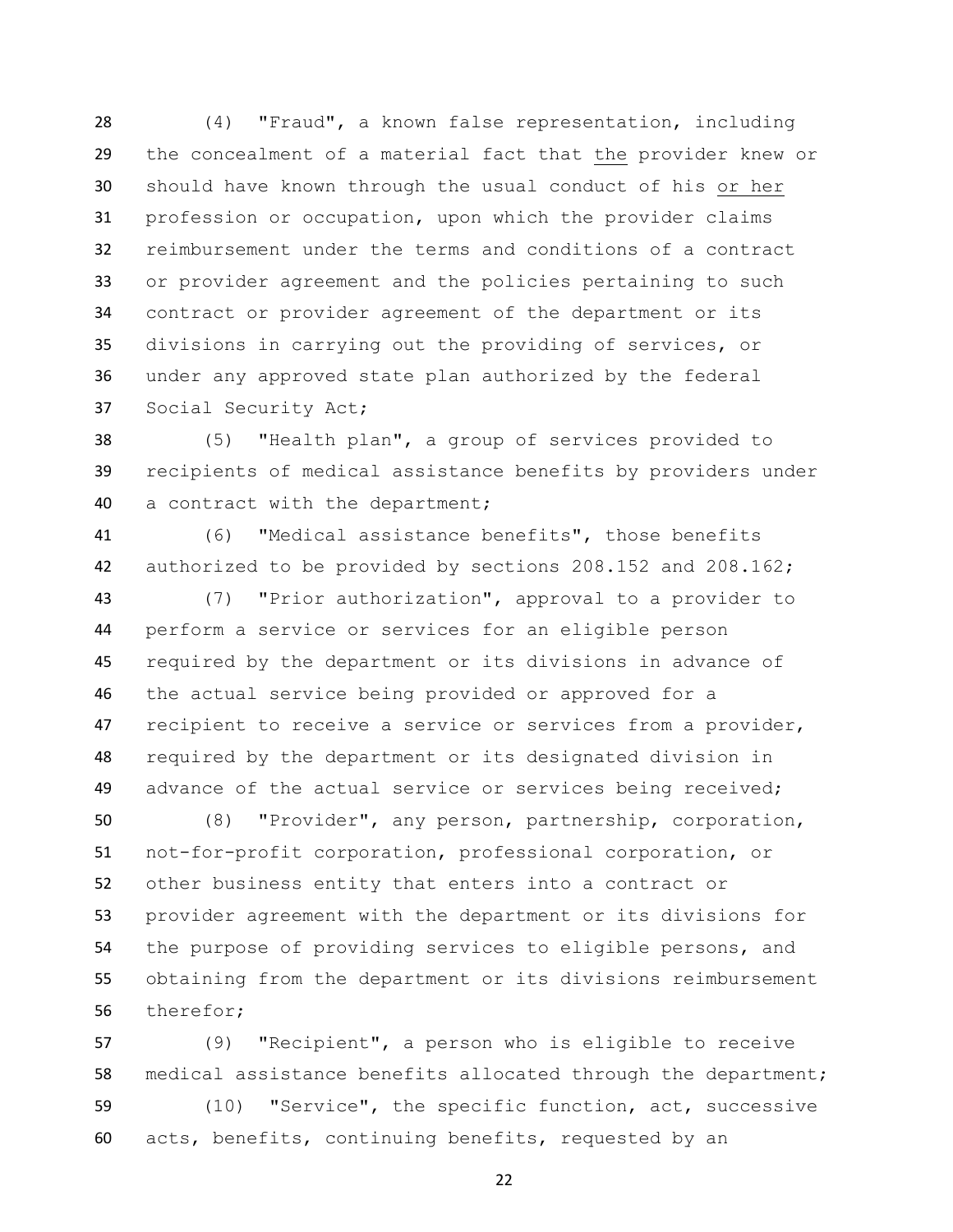eligible person or provided by the provider under contract with the department or its divisions.

 2. The department or its divisions shall have the authority to suspend, revoke, or cancel any contract or provider agreement or refuse to enter into a new contract or provider agreement with any provider where it is determined the provider has committed or allowed its agents, servants, or employees to commit acts defined as abuse or fraud in this section.

 3. The department or its divisions shall have the authority to impose prior authorization as defined in this section:

 (1) When it has reasonable cause to believe a provider or recipient has knowingly followed a course of conduct which is defined as abuse or fraud or excessive use by this section; or

 (2) When it determines by rule that prior authorization is reasonable for a specified service or procedure.

 4. If a provider or recipient reports to the department or its divisions the name or names of providers or recipients who, based upon their personal knowledge has reasonable cause to believe an act or acts are being committed which are defined as abuse, fraud or excessive use by this section, such report shall be confidential and the reporter's name shall not be divulged to anyone by the department or any of its divisions, except at a judicial proceeding upon a proper protective order being entered by the court.

 5. Payments for services under any contract or provider agreement between the department or its divisions and a provider may be withheld by the department or its divisions from the provider for acts or omissions defined as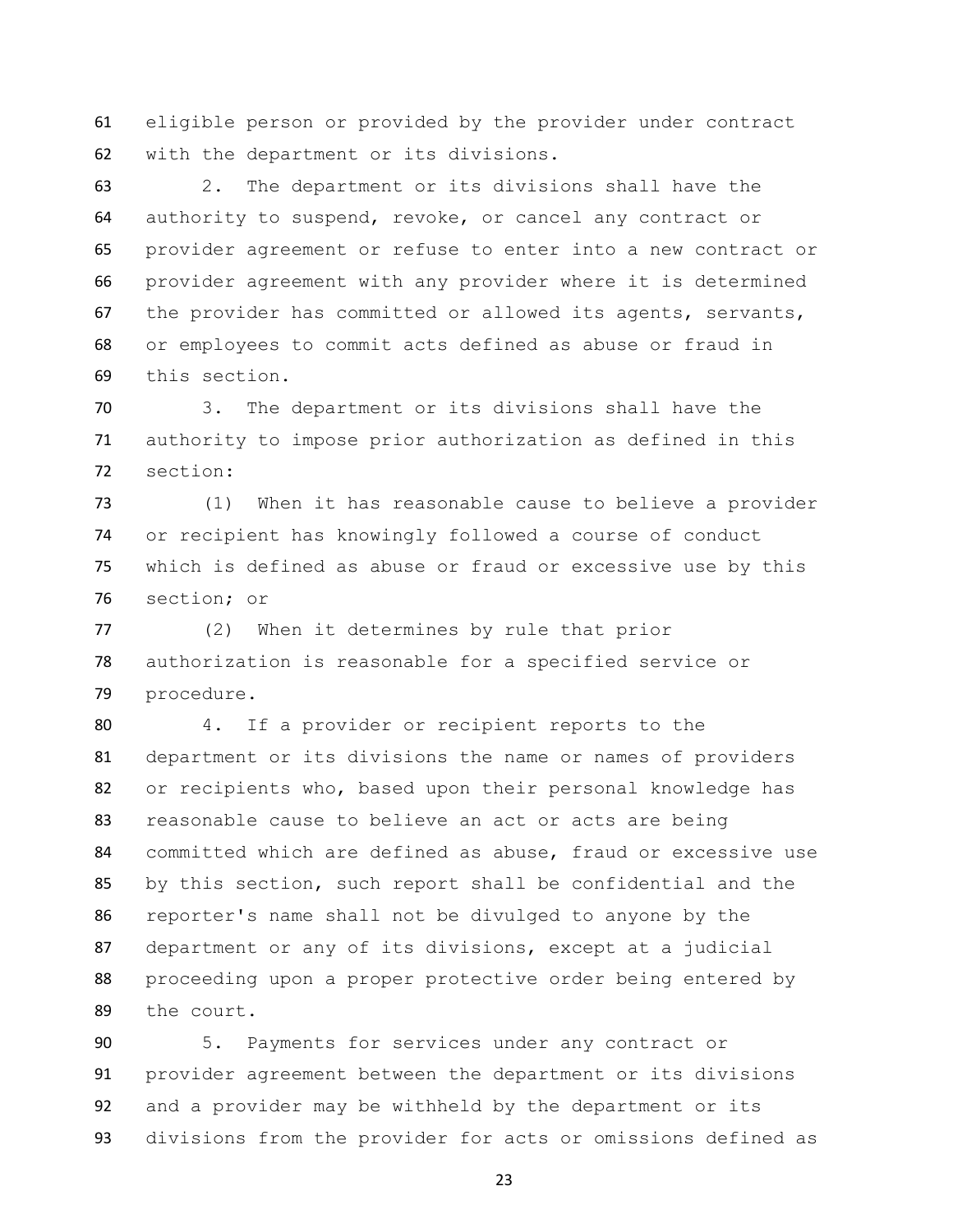abuse or fraud by this section, until such time as an agreement between the parties is reached or the dispute is adjudicated under the laws of this state.

 6. The department or its designated division shall have the authority to review all cases and claim records for any recipient of public assistance benefits and to determine from these records if the recipient has, as defined in this section, committed excessive use of such services by seeking or obtaining services from a number of like providers of services and in quantities which exceed the levels considered necessary by current medical or health care professional practice standards and policies of the program.

 7. The department or its designated division shall have the authority with respect to recipients of medical assistance benefits who have committed excessive use to limit or restrict the use of the recipient's Medicaid identification card to designated providers and for 111 designated services; the actual method by which such restrictions are imposed shall be at the discretion of the department of social services or its designated division.

 8. The department or its designated division shall have the authority with respect to any recipient of medical assistance benefits whose use has been restricted under subsection 7 of this section and who obtains or seeks to obtain medical assistance benefits from a provider other than one of the providers for designated services to terminate medical assistance benefits as defined by this chapter, where allowed by the provisions of the federal Social Security Act.

 9. The department or its designated division shall have the authority with respect to any provider who knowingly allows a recipient to violate subsection 7 of this section or who fails to report a known violation of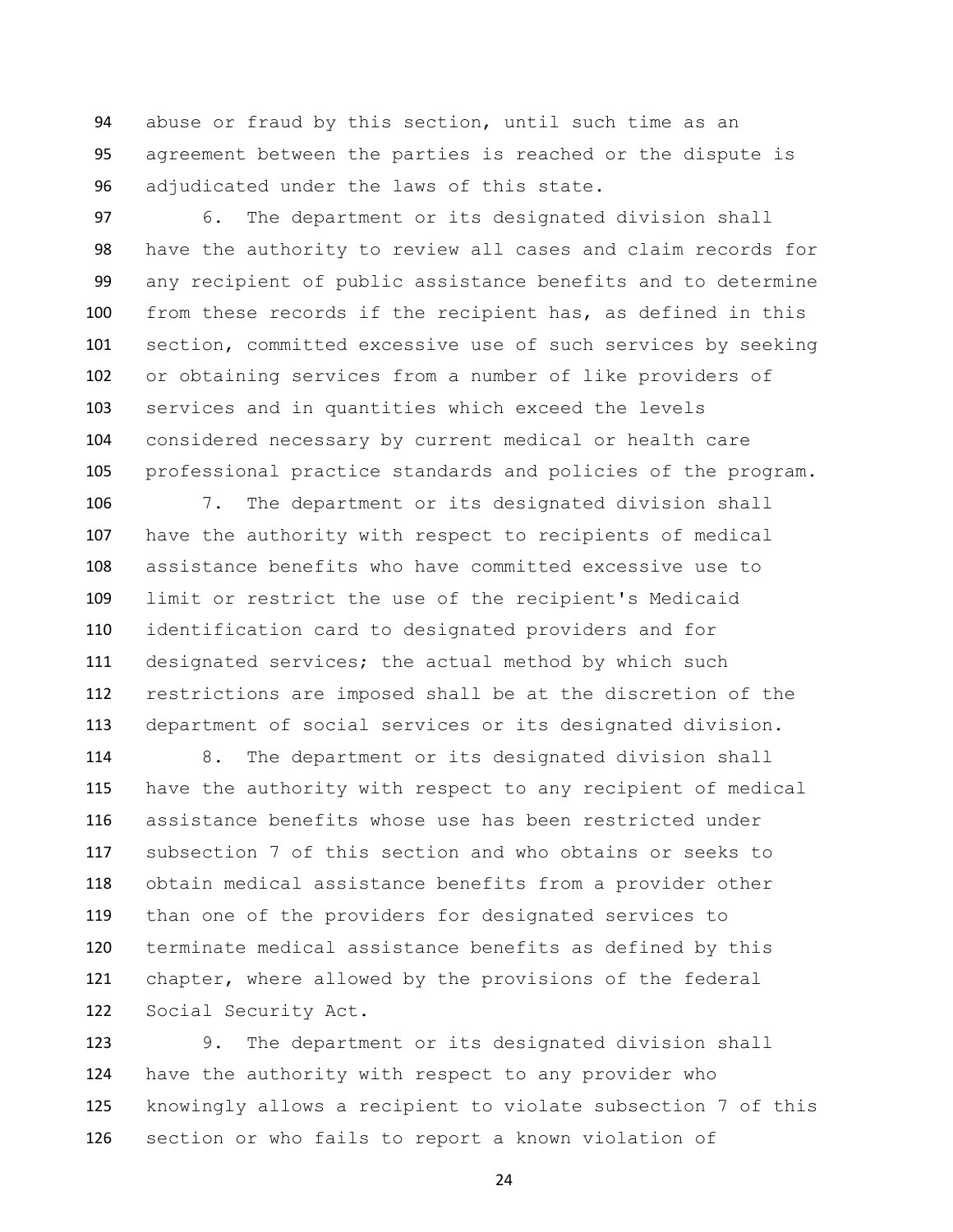subsection 7 of this section to the department of social services or its designated division to terminate or otherwise sanction such provider's status as a participant in the medical assistance program. Any person making such a 131 report shall not be civilly liable when the report is made in good faith.

 10. The department or its designated division shall 134 have the authority to suspend, revoke, or cancel any contract or provider agreement or refuse to enter into a new contract or provider agreement with any provider where it is determined that the provider, or any affiliate or associate thereof, has committed fraud, abuse, or unethical behavior and has been removed or prohibited from being a Medicaid provider in another state's Medicaid program.

141 11. In order to comply with the provisions of 42 U.S.C. Section 1320a-7(a) relating to mandatory exclusion of certain individuals and entities from participation in any federal health care program, and in furtherance of the state's authority under federal law, as implemented by 42 CFR 1002.3(b), to exclude an individual or entity from MO 147 HealthNet for any reason or period authorized by state law, the department or its divisions shall suspend, revoke, or cancel any contract or provider agreement or refuse to enter into a new contract or provider agreement with any provider where it is determined that such provider is not qualified to perform the service or services required, as described in 42 U.S.C. Section 1396a(a)(23), because such provider, or such provider's agent, servant, or employee acting under such provider's authority: (1) Has a conviction related to the delivery of any item or service under Medicare or under any state health care program, as described in 42 U.S.C. Section 1320a-

159  $7(a)(1)$ ;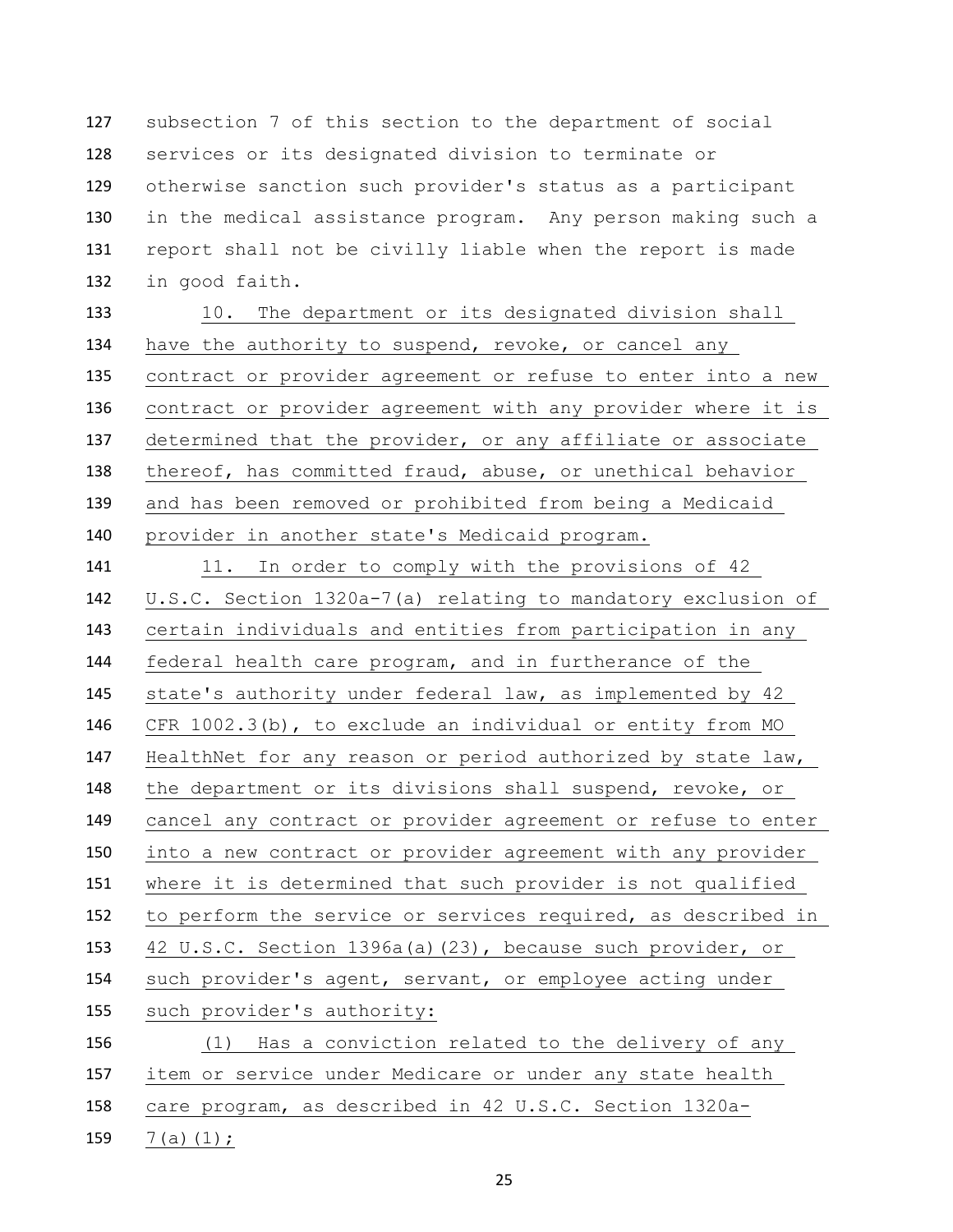| 160 | (2) Has a conviction related to the neglect or abuse         |
|-----|--------------------------------------------------------------|
| 161 | of a patient in connection with the delivery of any health   |
| 162 | care item or service, as described in 42 U.S.C. Section      |
| 163 | $1320a - 7(a)(2)$ ;                                          |
| 164 | (3) Has a felony conviction related to health care           |
| 165 | fraud, theft, embezzlement, breach of fiduciary              |
| 166 | responsibility, or other financial misconduct, as described  |
| 167 | in 42 U.S.C. Section $1320a-7(a)(3)$ ;                       |
| 168 | (4) Has a felony conviction related to the unlawful          |
| 169 | manufacture, distribution, prescription, or dispensation of  |
| 170 | a controlled substance, as described in 42 U.S.C. Section    |
| 171 | $1320a-7(a) (4);$                                            |
| 172 | (5) Has been found guilty of a pattern of intentional        |
| 173 | discrimination in the delivery or nondelivery of any health  |
| 174 | care item or service based on the race, color, or national   |
| 175 | origin of recipients, as described in 42 U.S.C. Section 175  |
| 176 | 2000d; or is an organization whose original "principles and  |
| 177 | aims" were to limit the "reckless procreation" of "[t]hose   |
| 178 | least fit to carry on the race", "[t]o create a race of well |
| 179 | born children", and for the "sterilization of the insane and |
| 180 | feebleminded", and whose founder and first president         |
| 181 | supported eugenics as the solution for racial, political,    |
| 182 | and social problems and advocated for the use of birth       |
| 183 | control for "the elimination of the unfit" and stopping "the |
| 184 | reproduction of the unfit"; or                               |
| 185 | Is an abortion facility, as defined in section<br>(6)        |
| 186 | 188.015, or an affiliate or associate of such abortion       |
| 187 | facility.                                                    |
|     | 208.659. The MO HealthNet division shall revise the          |
|     |                                                              |

 eligibility requirements for the uninsured women's health program, as established in 13 CSR Section 70- 4.090, to include women who are at least eighteen years of age and with a net family income of at or below one hundred eighty-